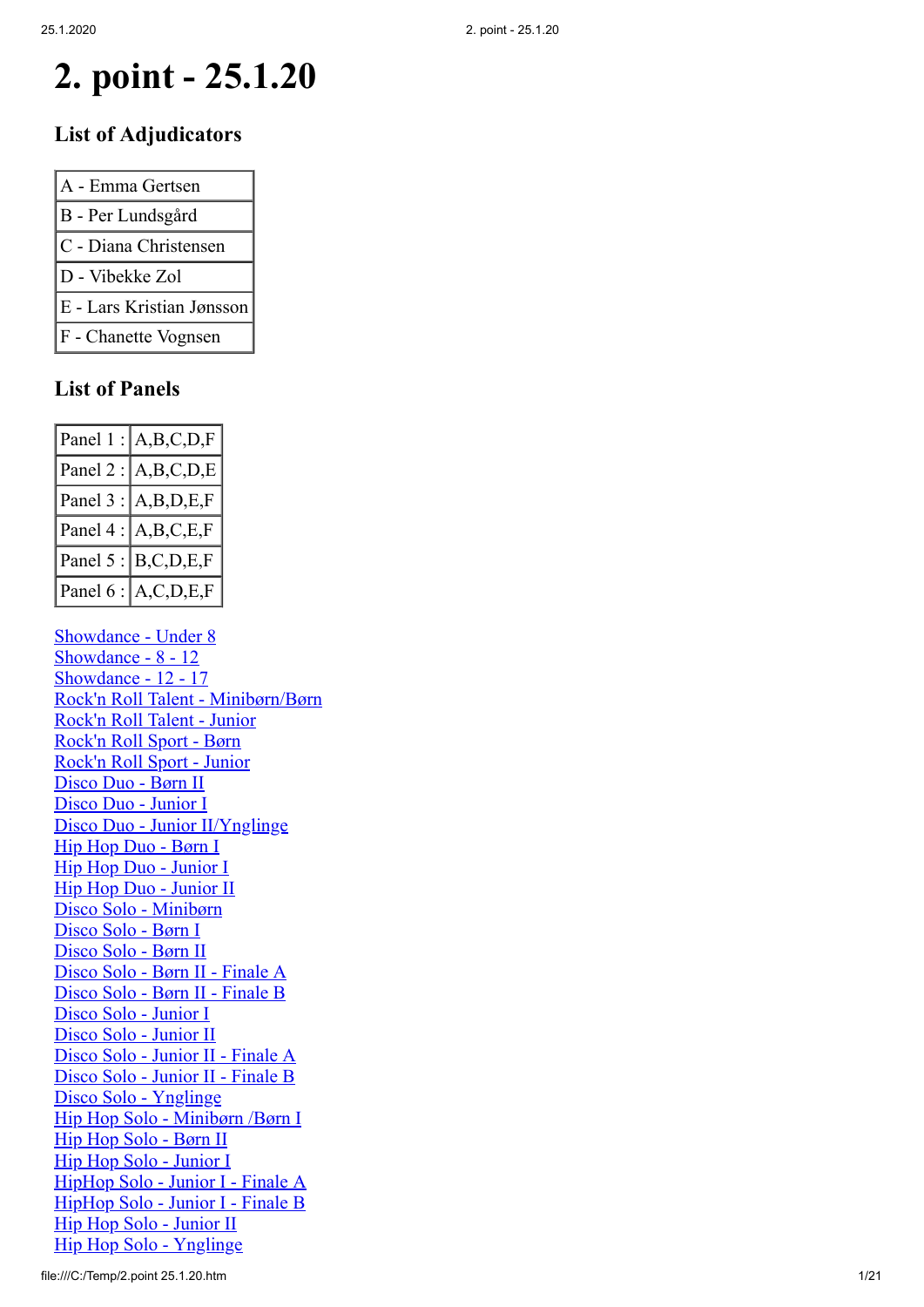# **Marks and Result lists**

# **Showdance - Under 8**

**Final**

**Show**

|  |  |  |                                                               | $ Cpl A B C E F 1-1 $ Result Name |                   |
|--|--|--|---------------------------------------------------------------|-----------------------------------|-------------------|
|  |  |  | $\begin{bmatrix} 1 & 1 & 1 & 1 & 1 & 1 & 5 & 5 \end{bmatrix}$ |                                   | <b>Power Kids</b> |

### **Total**

|  | $ Cpl $ Show $ Total $ Result |            |
|--|-------------------------------|------------|
|  |                               | Power Kids |

## **Showdance - Under 8**

1 (11) Power Kids STS

# **Showdance - 8 - 12**

**Final**

### **Show**

|    |   |                |   |              |                             |  |  | $ Cpl A B C E F 1-1 1-2 1-3 1-4 1-5 Result Name$ |                    |
|----|---|----------------|---|--------------|-----------------------------|--|--|--------------------------------------------------|--------------------|
|    |   | $\overline{2}$ |   | $^{\prime}2$ | $\mathcal{D}$               |  |  | $\mathcal{P}$                                    | Mini Monsters      |
|    | 3 | $\overline{4}$ | 3 | 4            | $\boldsymbol{\vartriangle}$ |  |  |                                                  | Avengers           |
| 18 |   |                |   |              |                             |  |  |                                                  | Military Girls     |
| 19 | 4 | 3              | 4 | 3            | 3                           |  |  |                                                  | Greace Light       |
| 20 |   | 5              |   |              |                             |  |  |                                                  | <b>Summer Time</b> |

|    |  | Cpl   Show   Total   Result |                |
|----|--|-----------------------------|----------------|
| 16 |  | $\mathcal{D}_{\mathcal{L}}$ | Mini Monsters  |
| 17 |  |                             | Avengers       |
| 18 |  |                             | Military Girls |
| 19 |  | 3                           | Greace Light   |
|    |  |                             |                |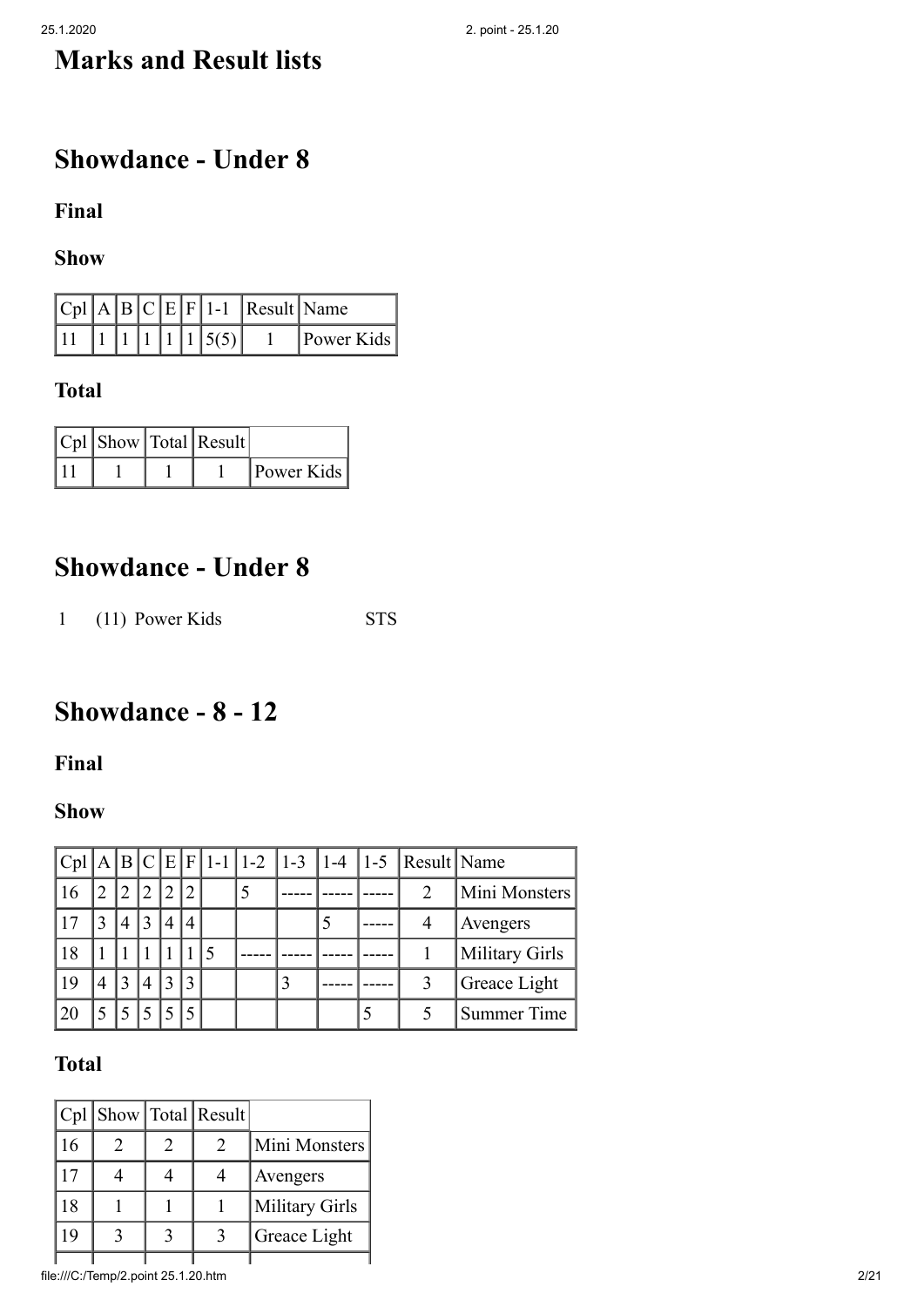## **Showdance - 8 - 12**

| $\mathbf{1}$   | (18) Military Girls | ODC        |
|----------------|---------------------|------------|
| 2              | (16) Mini Monsters  | ÅS         |
| 3 <sup>1</sup> | $(19)$ Greace Light | <b>STS</b> |
| $\overline{4}$ | $(17)$ Avengers     | <b>HSD</b> |
| 5 <sup>5</sup> | (20) Summer Time    | LGF Dans   |

# **Showdance - 12 - 17**

#### **Final**

#### **Show**

| Cpl | A              |                          |                |                |              |                | $B C E F 1-1 1-2 1-3$ |      | $ 1-4 $        | $ 1-5 1-6$ | Result   Name               |                       |
|-----|----------------|--------------------------|----------------|----------------|--------------|----------------|-----------------------|------|----------------|------------|-----------------------------|-----------------------|
| 26  | 6              | 6                        | 6              | 6              |              |                |                       |      |                |            | 6                           | <b>STS</b> Dreamteam  |
| 27  | 5              | 3                        | 3              | 5              | 2            |                |                       | 3(8) |                |            | 4                           | <b>Shooting Stars</b> |
| 28  | 3              | $\overline{\mathcal{L}}$ | 4              | 2              |              |                |                       | 3(6) |                |            | 3                           | <b>Rocking Rydell</b> |
| 29  | $\overline{4}$ | 4                        | 5              | 3              | 4            |                |                       |      | $\overline{4}$ |            | 5                           | Genie in a Bottle     |
| 30  |                |                          |                |                | $\mathbf{3}$ | $\overline{4}$ |                       |      |                |            |                             | <b>Team Passion</b>   |
| 31  |                |                          | $\overline{2}$ | $\overline{4}$ | 6            |                | 3                     |      |                |            | $\mathcal{D}_{\mathcal{L}}$ | Survivors             |

### **Total**

| Cpl |   |   | Show Total Result |                       |
|-----|---|---|-------------------|-----------------------|
| 26  | 6 | 6 | 6                 | <b>STS</b> Dreamteam  |
| 27  |   |   |                   | <b>Shooting Stars</b> |
| 28  | 3 | 3 | 3                 | Rocking Rydell        |
| 29  | 5 |   |                   | Genie in a Bottle     |
| 130 |   |   |                   | <b>Team Passion</b>   |
| 31  | 2 | 2 | 2                 | Survivors             |

# **Showdance - 12 - 17**

|   | (30) Team Passion   | ĂS         |
|---|---------------------|------------|
|   | $2$ (31) Survivors  | ĂS         |
| 3 | (28) Rocking Rydell | <b>SSF</b> |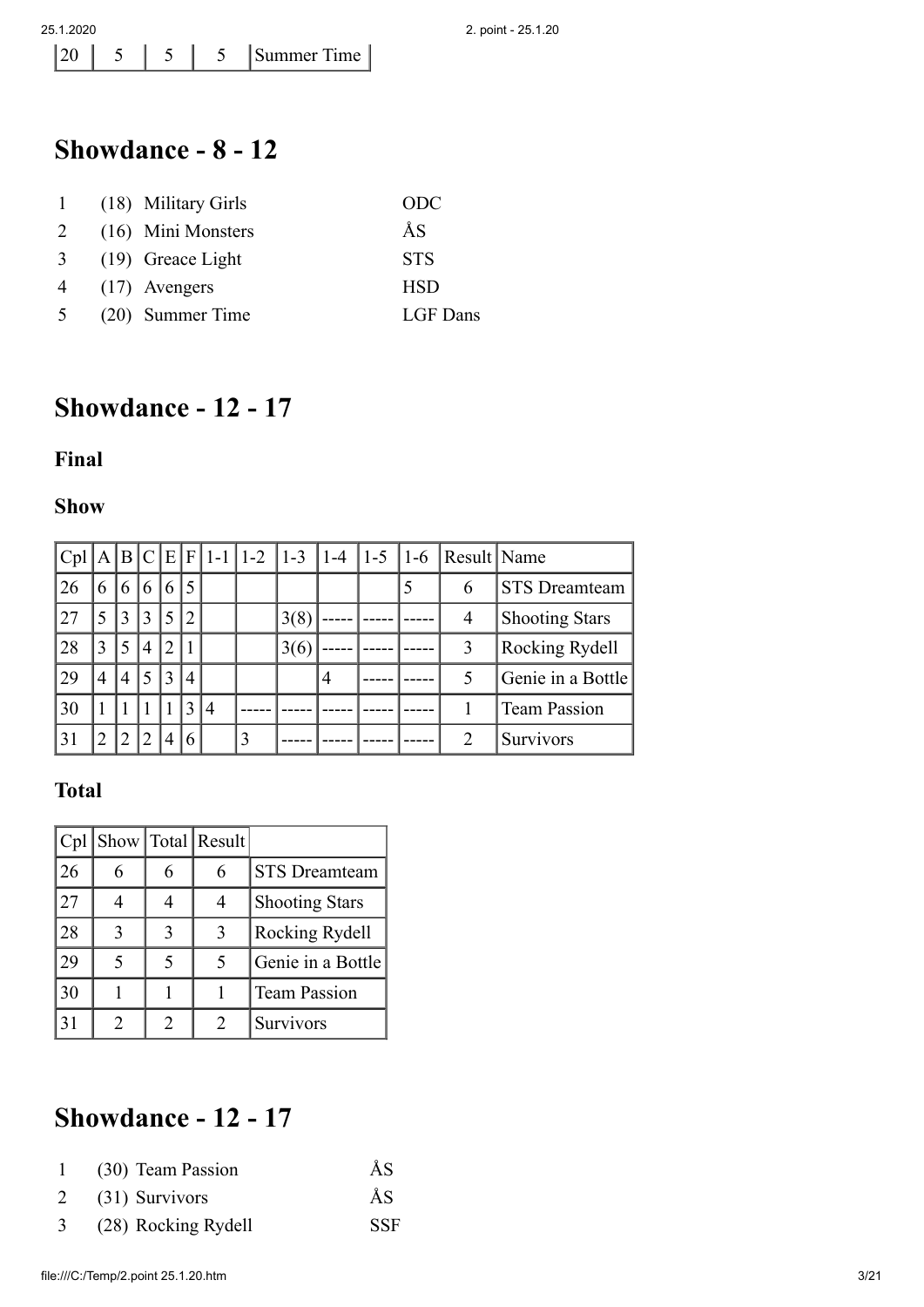| $\overline{4}$ | (27) Shooting Stars      | ODC.           |
|----------------|--------------------------|----------------|
|                | 5 (29) Genie in a Bottle | <b>MS</b> Dans |
| 6              | (26) STS Dreamteam       | <b>STS</b>     |

## **Rock'n Roll Talent - Minibørn/Børn**

#### **Final**

#### **Rock´n Roll**

|    |                             |                |   |                |  |   |  | $ Cpl A B C D E 1-1 1-2 1-3 1-4 Result Name$ |                                            |
|----|-----------------------------|----------------|---|----------------|--|---|--|----------------------------------------------|--------------------------------------------|
| 36 | $\boldsymbol{\vartriangle}$ | $\overline{4}$ | 4 | $\overline{A}$ |  |   |  |                                              | Sigrun Gregersen - Hjælper Hjælper (M)     |
|    |                             |                |   |                |  |   |  |                                              | Andrea Trillingsgaard - Amanda Lund i Dali |
| 42 |                             |                |   |                |  |   |  |                                              | Ida Loftager - Carla Malou Frederiksen     |
|    |                             |                |   |                |  | 4 |  |                                              | Olivia Junker Jensen - Magda Møller Helbæk |

#### **Total**

|    | Cpl   Rock'n Roll   Total   Result |  |                                            |
|----|------------------------------------|--|--------------------------------------------|
| 36 |                                    |  | Sigrun Gregersen - Hjælper Hjælper (M)     |
| 41 |                                    |  | Andrea Trillingsgaard - Amanda Lund i Dali |
| 42 |                                    |  | Ida Loftager - Carla Malou Frederiksen     |
| 43 |                                    |  | Olivia Junker Jensen - Magda Møller Helbæk |

## **Rock'n Roll Talent - Minibørn/Børn**

- 1 (41) Andrea Trillingsgaard Amanda Lund i Dali LGF Dans
- 2 (43) Olivia Junker Jensen Magda Møller Helbæk SSF
- 3 (42) Ida Loftager Carla Malou Frederiksen STS
- 4 (36) Sigrun Gregersen Hjælper Hjælper (M) STS

# **Rock'n Roll Talent - Junior**

**Final**

#### **Rock´n Roll**

|  |  |  |  | $ Cpl A B C D E 1-1 1-2 1-3 Result Name$ |                                      |
|--|--|--|--|------------------------------------------|--------------------------------------|
|  |  |  |  |                                          | Lykke Særkjær - Rosa Lindegaard      |
|  |  |  |  |                                          | Sofie Højmose Johnsen - Anna Ørnskov |
|  |  |  |  |                                          |                                      |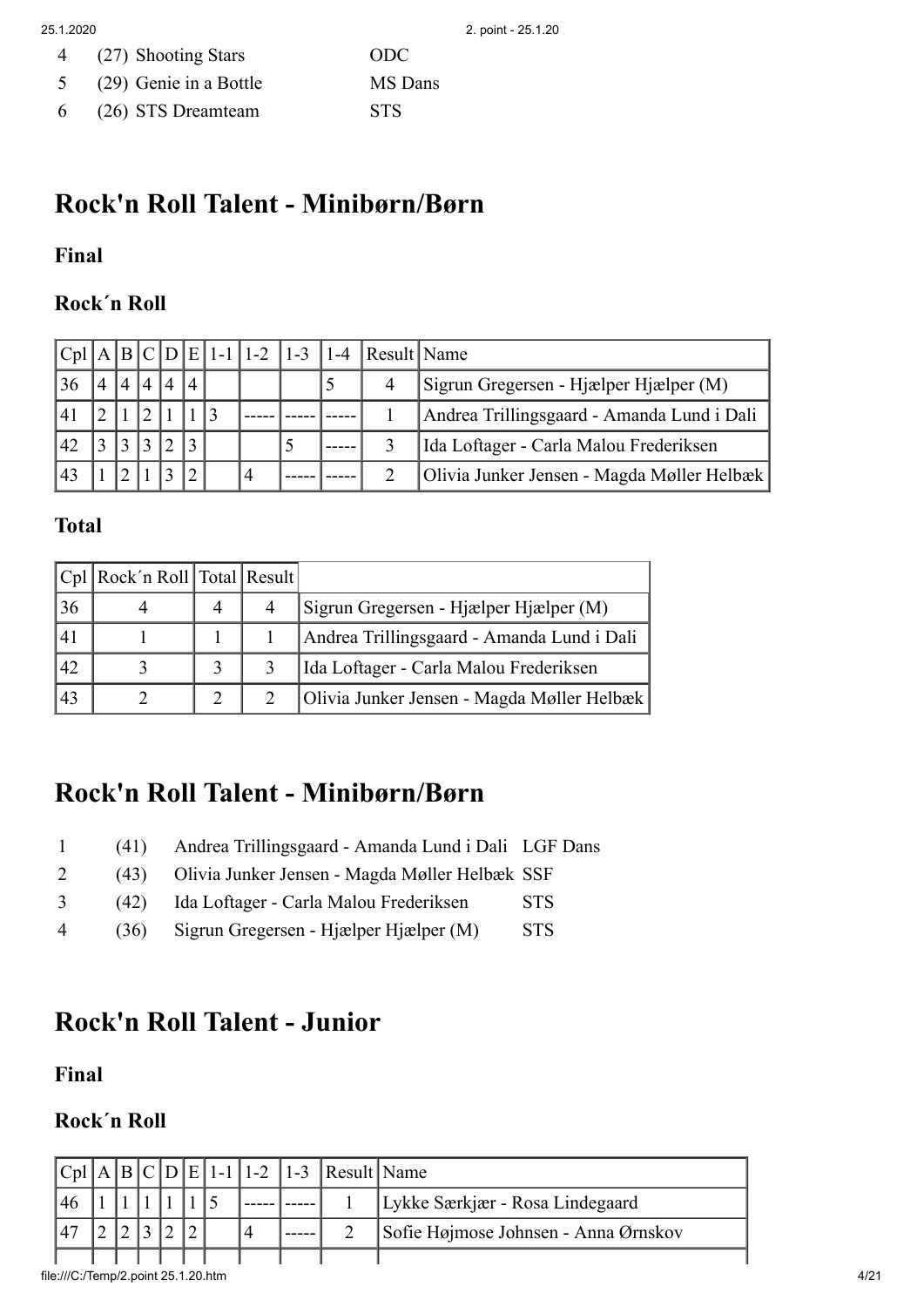| 25 1 2020                                              |  |  |  |  |  |  |  | 2. point - 25.1.20                                   |
|--------------------------------------------------------|--|--|--|--|--|--|--|------------------------------------------------------|
| $\begin{bmatrix} 48 & 3 & 3 & 2 & 3 & 3 \end{bmatrix}$ |  |  |  |  |  |  |  | 5   3   Karen Godtkjær Hansen - Naja Sørensen Jølnov |
|                                                        |  |  |  |  |  |  |  |                                                      |

#### **Total**

|    | $ Cpl $ Rock'n Roll Total Result |  |                                              |
|----|----------------------------------|--|----------------------------------------------|
| 46 |                                  |  | Lykke Særkjær - Rosa Lindegaard              |
| 47 |                                  |  | Sofie Højmose Johnsen - Anna Ørnskov         |
| 48 |                                  |  | Karen Godtkjær Hansen - Naja Sørensen Jølnov |

## **Rock'n Roll Talent - Junior**

|              | (46) | Lykke Særkjær - Rosa Lindegaard                  | HSD        |
|--------------|------|--------------------------------------------------|------------|
|              | (47) | Sofie Højmose Johnsen - Anna Ørnskov             | <b>STS</b> |
| $\mathbf{3}$ | (48) | Karen Godtkjær Hansen - Naja Sørensen Jølnov STS |            |

## **Rock'n Roll Sport - Børn**

**Final**

### **Rock´n Roll**

|  |  |  |  | $ Cpl A B C D E 1-1 1-2 Result Name$ |                                              |
|--|--|--|--|--------------------------------------|----------------------------------------------|
|  |  |  |  |                                      | Anna Møller Helbæk - Alberte Houskov Iversen |
|  |  |  |  |                                      | Naja Marie Bach Ibsgaard - Mille Stobberup   |

#### **Total**

|     | $ Cpl $ Rock'n Roll Total Result |  |                                              |
|-----|----------------------------------|--|----------------------------------------------|
|     |                                  |  | Anna Møller Helbæk - Alberte Houskov Iversen |
| 152 |                                  |  | Naja Marie Bach Ibsgaard - Mille Stobberup   |

## **Rock'n Roll Sport - Børn**

| $\mathbf{1}$ | (51) Anna Møller Helbæk - Alberte Houskov Iversen SSF |            |
|--------------|-------------------------------------------------------|------------|
| $2^{\circ}$  | (52) Naja Marie Bach Ibsgaard - Mille Stobberup       | <b>STS</b> |

# **Rock'n Roll Sport - Junior**

#### **Final**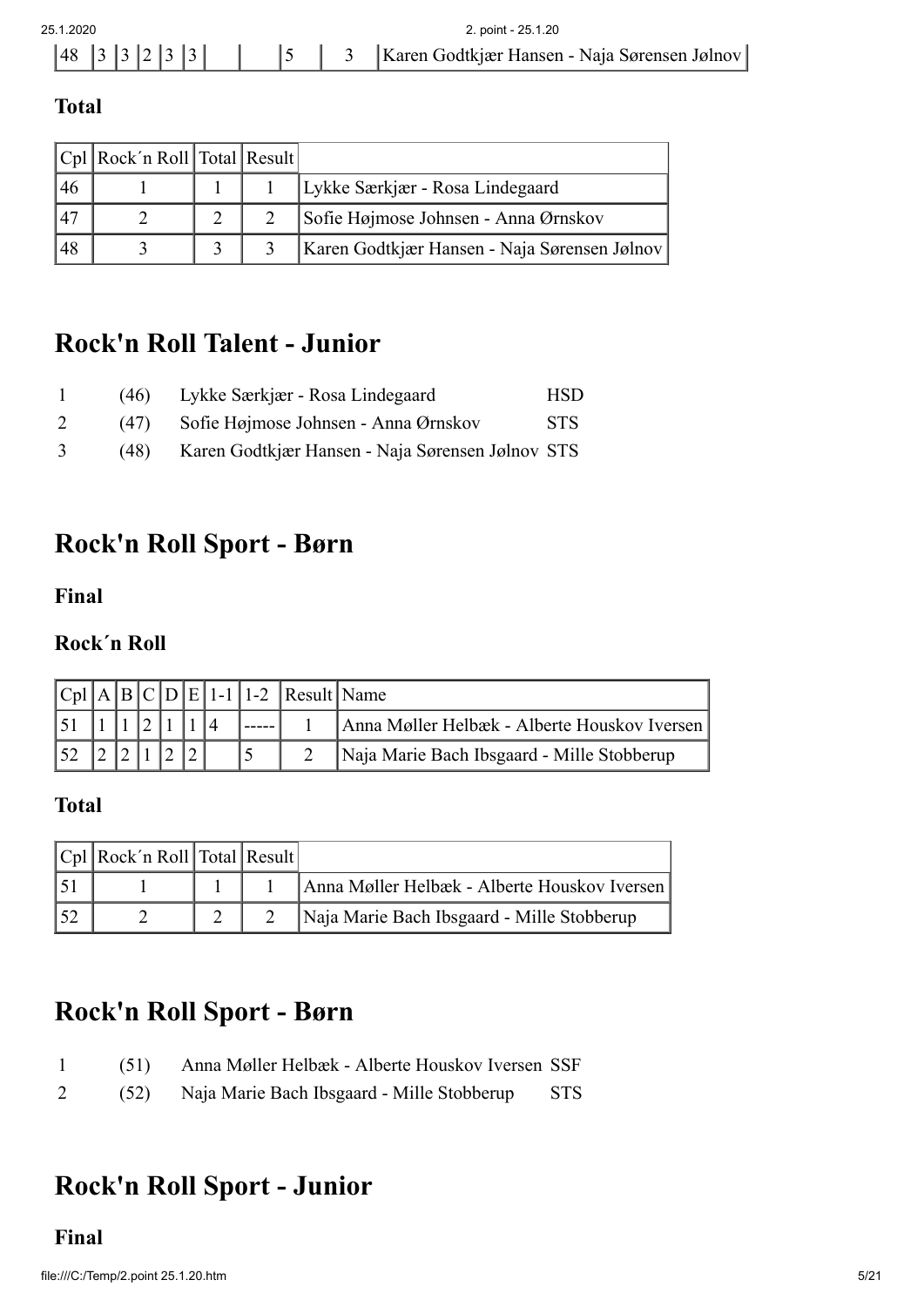### **Rock´n Roll**

|  |  |  |  | $ Cpl A B C D E 1-1 1-2 1-3 $ Result Name |                                                 |
|--|--|--|--|-------------------------------------------|-------------------------------------------------|
|  |  |  |  |                                           | Emilie Rudbeck Jørgensen - Nanna Nold Raahede   |
|  |  |  |  |                                           | Lasse Agergaard - Isabella Graff Lauritsen      |
|  |  |  |  |                                           | Liv Riksted Rasmussen - Lærke Riksted Rasmussen |

### **Total**

|                 | $ Cpl $ Rock'n Roll Total Result |  |                                                 |
|-----------------|----------------------------------|--|-------------------------------------------------|
| 56              |                                  |  | Emilie Rudbeck Jørgensen - Nanna Nold Raahede   |
| 15 <sup>7</sup> |                                  |  | Lasse Agergaard - Isabella Graff Lauritsen      |
| 58              |                                  |  | Liv Riksted Rasmussen - Lærke Riksted Rasmussen |

# **Rock'n Roll Sport - Junior**

| 1 | (58) Liv Riksted Rasmussen - Lærke Riksted Rasmussen SSF |          |
|---|----------------------------------------------------------|----------|
|   | 2 (57) Lasse Agergaard - Isabella Graff Lauritsen        | LGF Dans |
|   | 3 (56) Emilie Rudbeck Jørgensen - Nanna Nold Raahede SSF |          |

# **Disco Duo - Børn II**

**Final**

### **Disco**

|              |  |  |                                                                        | $ Cpl A B D E F 1-1 $ Result Name |                                  |
|--------------|--|--|------------------------------------------------------------------------|-----------------------------------|----------------------------------|
| $ 66\rangle$ |  |  | $\left[ \begin{array}{c c} 1 & 1 & 1 \\ 1 & 1 & 5 \end{array} \right]$ |                                   | Laura Holst Mose - Julie Adamsen |

**Total**

|    |  | $ Cpl $ Disco Total Result |                                  |
|----|--|----------------------------|----------------------------------|
| 66 |  |                            | Laura Holst Mose - Julie Adamsen |

# **Disco Duo - Børn II**

1  $(66)$  Laura Holst Mose - Julie Eatra Holst Mose - June HSD<br>Adamsen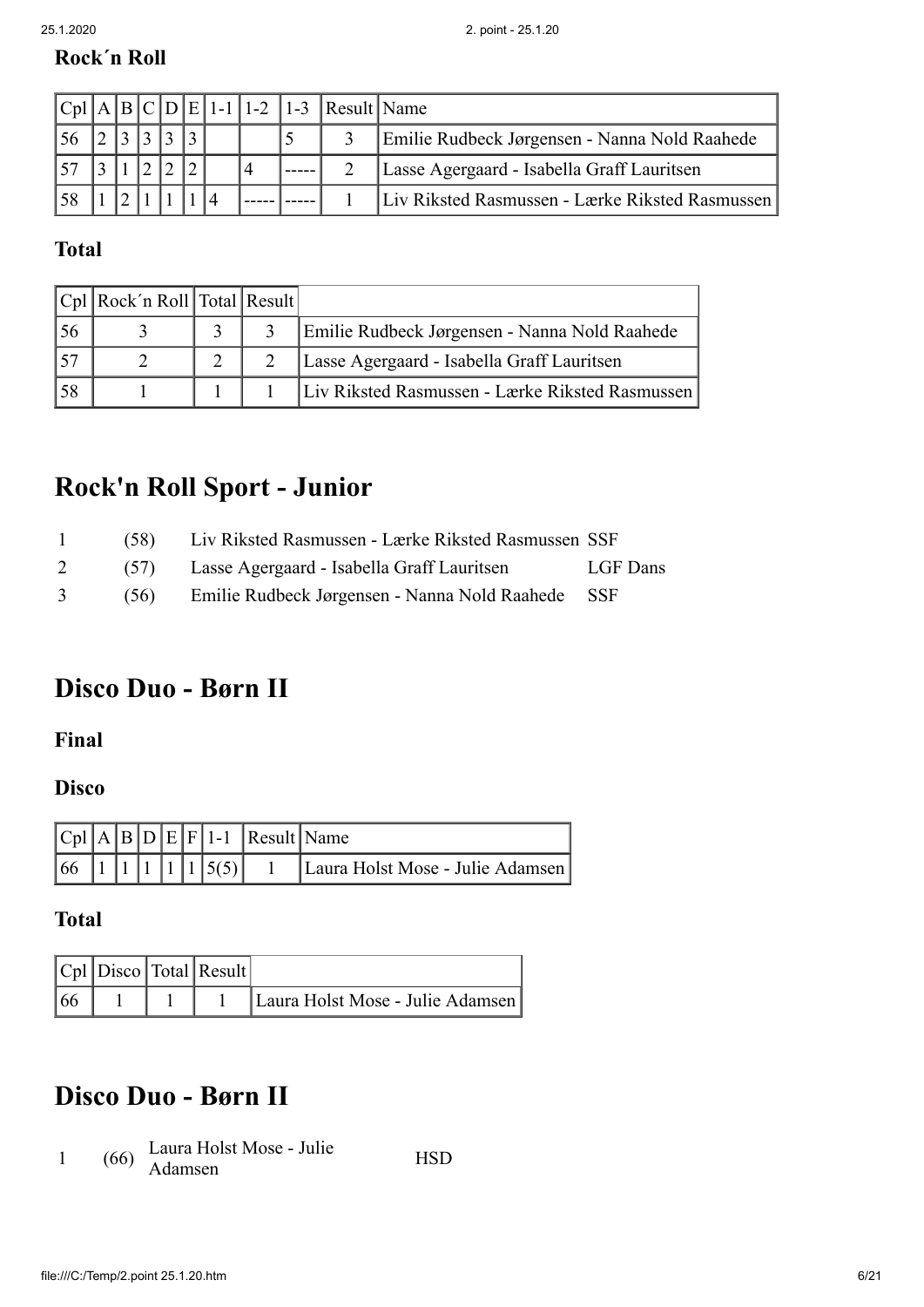# **Disco Duo - Junior I**

### **Final**

### **Disco**

|    |  |  |  |  | $ C_{p1} $ A   B   D   E   F   1-1   1-2   1-3   Result   Name |                                          |  |  |
|----|--|--|--|--|----------------------------------------------------------------|------------------------------------------|--|--|
|    |  |  |  |  | Maja Yde Larsen - Anna Brødbæk                                 |                                          |  |  |
| 73 |  |  |  |  | Ida Loftager - Isabella Bay Grimstrup                          |                                          |  |  |
| 74 |  |  |  |  |                                                                | Jenni Winther Hald - Sofie Krohn Skifter |  |  |

#### **Total**

|  | $ Cpl $ Disco Total Result |                                          |
|--|----------------------------|------------------------------------------|
|  |                            | Maja Yde Larsen - Anna Brødbæk           |
|  |                            | Ida Loftager - Isabella Bay Grimstrup    |
|  |                            | Jenni Winther Hald - Sofie Krohn Skifter |

## **Disco Duo - Junior I**

| $\mathbf{1}$  | Jenni Winther Hald - Sofie Krohn<br>$(74)$ Skifter | Team RN    |
|---------------|----------------------------------------------------|------------|
| 2             | (72) Maja Yde Larsen - Anna Brødbæk                | STS.       |
| $\mathcal{E}$ | (73) Ida Loftager - Isabella Bay Grimstrup         | <b>STS</b> |

# **Disco Duo - Junior II/Ynglinge**

### **Final**

### **Disco**

|    |               |           |          |  |  | $ Cpl A B D E F 1-1 1-2 1-3 1-4 Result Name$ |                                             |  |  |  |
|----|---------------|-----------|----------|--|--|----------------------------------------------|---------------------------------------------|--|--|--|
| 81 |               |           |          |  |  |                                              | Anna Ørnskov - Louise Viola Hedegård Lund   |  |  |  |
| 82 | 4             |           | $\Delta$ |  |  |                                              | Camille Friis - Lea Sue Nygaard             |  |  |  |
| 83 | $\rightarrow$ | $\bigcap$ | ∍        |  |  |                                              | Emma Ørnskov - Naja Sørensen Jølnov         |  |  |  |
| 86 |               |           |          |  |  |                                              | Rebekka Bjerre - Freja Filtenborg (Yngling) |  |  |  |

### **Total**

|  | $ Cpl $ Disco Total Result |                                           |
|--|----------------------------|-------------------------------------------|
|  |                            | Anna Ørnskov - Louise Viola Hedegård Lund |
|  |                            | Camille Friis - Lea Sue Nygaard           |

file:///C:/Temp/2.point 25.1.20.htm 7/21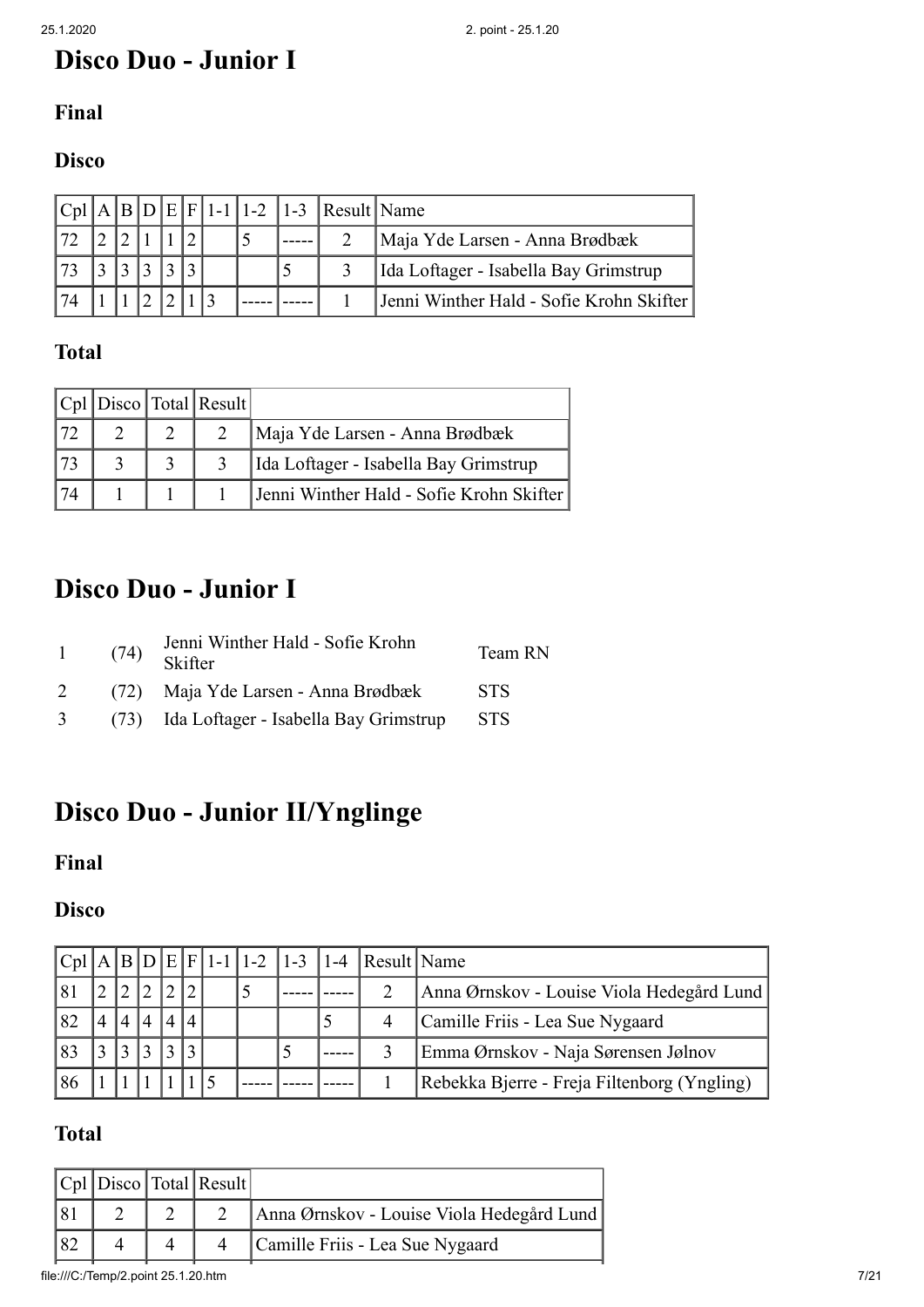# **Disco Duo - Junior II/Ynglinge**

| $\perp$            | (86) | Rebekka Bjerre - Freja Filtenborg (Yngling) ÅS |            |
|--------------------|------|------------------------------------------------|------------|
| $2^{\circ}$        | (81) | Anna Ørnskov - Louise Viola Hedegård Lund STS  |            |
| 3                  | (83) | Emma Ørnskov - Naja Sørensen Jølnov            | <b>STS</b> |
| $\mathbf{\Lambda}$ | (82) | Camille Friis - Lea Sue Nygaard                | HSD.       |

## **Hip Hop Duo - Børn I**

**Final**

#### **HipHop**

|  |  |  |                                                                | $ Cpl B C D E F 1-1 $ Result Name |                                            |
|--|--|--|----------------------------------------------------------------|-----------------------------------|--------------------------------------------|
|  |  |  | $\begin{bmatrix} 91 & 1 & 1 & 1 & 1 & 1 & 5 & 5 \end{bmatrix}$ |                                   | Matilde Kruuse Brix - Nanna Mai Kristensen |

### **Total**

|    | $ Cpl $ HipHop $ Total $ Result |  |                                            |
|----|---------------------------------|--|--------------------------------------------|
| 91 |                                 |  | Matilde Kruuse Brix - Nanna Mai Kristensen |

# **Hip Hop Duo - Børn I**

<sup>1</sup> (91) Matilde Kruuse Brix - Nanna Mai Kristensen ÅS

# **Hip Hop Duo - Junior I**

**Final**

## **HipHop**

|     |  |  |  |   |   | $ Cpl B C D E F 1-1 1-2 1-3 1-4 Result Name$ |                                            |  |  |
|-----|--|--|--|---|---|----------------------------------------------|--------------------------------------------|--|--|
| 96  |  |  |  |   |   |                                              | Lea Bertelsen - Nini Cai                   |  |  |
| 197 |  |  |  | J |   |                                              | Naja Marie Bach Ibsgaard - Ida Loftager    |  |  |
| 98  |  |  |  |   | J |                                              | Amanda Lund i Dali - Andrea Trillingsgaard |  |  |
|     |  |  |  |   |   |                                              |                                            |  |  |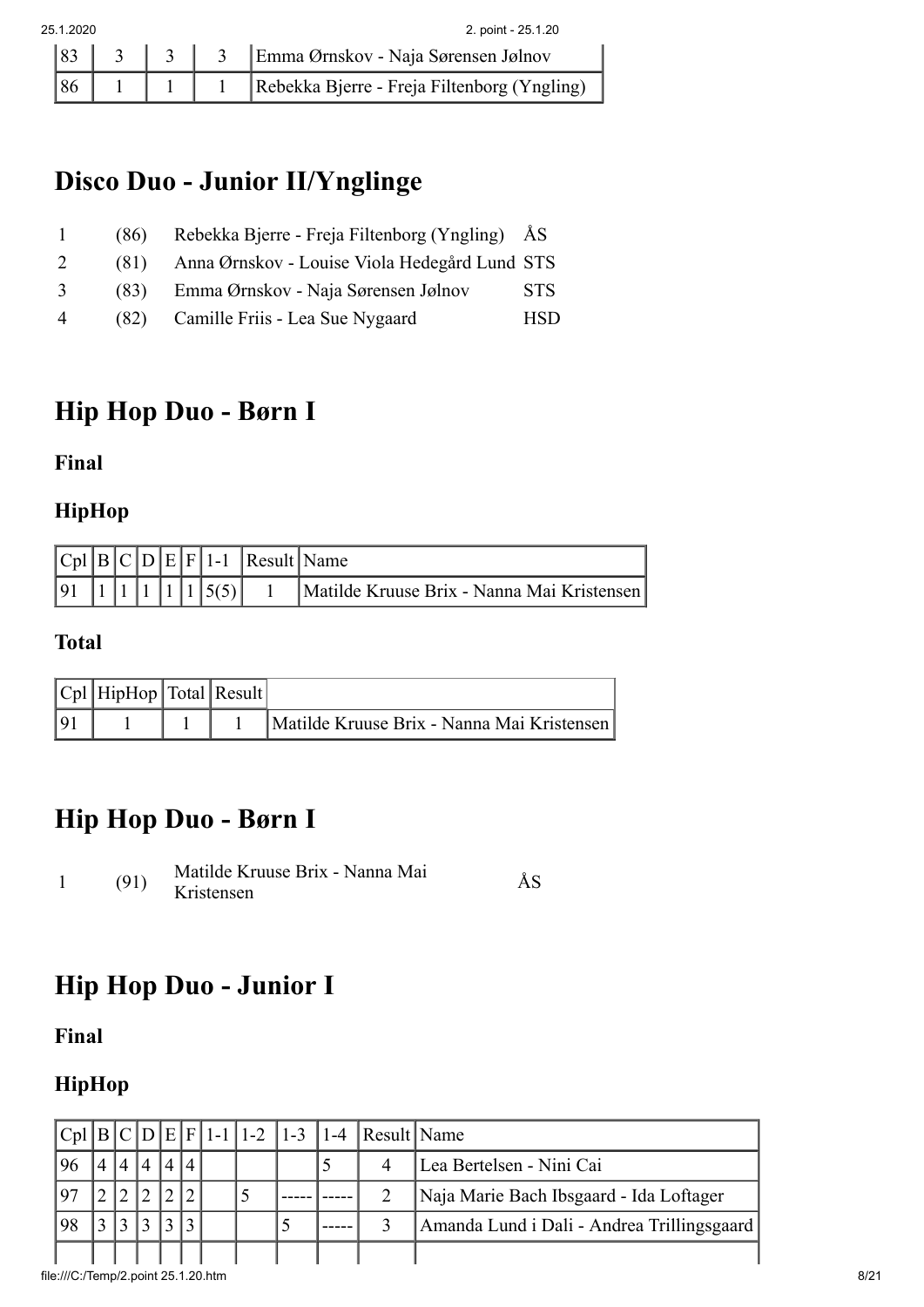#### **Total**

|    | Cpl   HipHop   Total   Result |                |                                            |
|----|-------------------------------|----------------|--------------------------------------------|
| 96 |                               | $\overline{A}$ | Lea Bertelsen - Nini Cai                   |
| 97 |                               |                | Naja Marie Bach Ibsgaard - Ida Loftager    |
| 98 |                               |                | Amanda Lund i Dali - Andrea Trillingsgaard |
| 99 |                               |                | Maja Yde Larsen - Mille Stobberup          |

## **Hip Hop Duo - Junior I**

| $\mathbf{1}$   | (99) | Maja Yde Larsen - Mille Stobberup                   | <b>STS</b> |
|----------------|------|-----------------------------------------------------|------------|
| 2              | (97) | Naja Marie Bach Ibsgaard - Ida Loftager             | <b>STS</b> |
| 3              | (98) | Amanda Lund i Dali - Andrea Trillingsgaard LGF Dans |            |
| $\overline{4}$ |      | (96) Lea Bertelsen - Nini Cai                       | <b>HSD</b> |

# **Hip Hop Duo - Junior II**

**Final**

### **HipHop**

|     |  |  |  |  | $ C_{p1} B C D E F 1-1 1-2 1-3 Result Name$ |                                     |
|-----|--|--|--|--|---------------------------------------------|-------------------------------------|
|     |  |  |  |  |                                             | Marius Fjeldal - Mie Friis Lassen   |
| 107 |  |  |  |  |                                             | Camille Friis - Simone Agerskov     |
|     |  |  |  |  |                                             | Dicte Kristensen-Emilie L Bertelsen |

#### **Total**

| Cpl   HipHop   Total   Result |  |                                     |
|-------------------------------|--|-------------------------------------|
|                               |  | Marius Fjeldal - Mie Friis Lassen   |
|                               |  | Camille Friis - Simone Agerskov     |
|                               |  | Dicte Kristensen-Emilie L Bertelsen |

# **Hip Hop Duo - Junior II**

- 1 (106) Marius Fjeldal Mie Friis Lassen MS Dans
- 2 (108) Dicte Kristensen-Emilie L Bertelsen STS
- 3 (107) Camille Friis Simone Agerskov HSD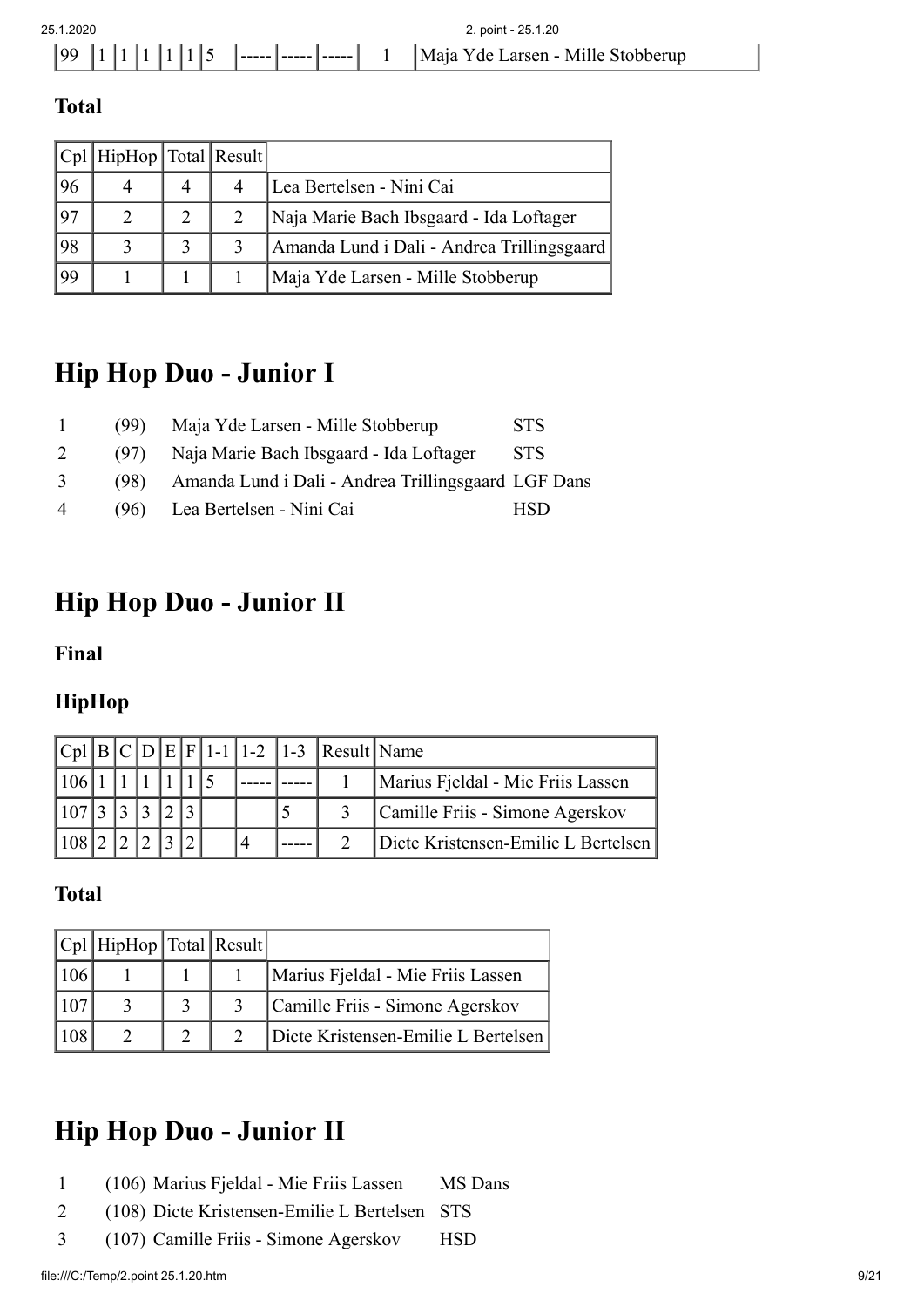# **Disco Solo - Minibørn**

#### **Final**

### **Disco**

|  |  |  |  | $ Cpl A B C D F 1-1 1-2 1-3 Result Name$ |                           |
|--|--|--|--|------------------------------------------|---------------------------|
|  |  |  |  |                                          | Simone Heesche Pedersen   |
|  |  |  |  |                                          | Sigrun Gregersen          |
|  |  |  |  |                                          | Johanne Højme Kristiansen |

### **Total**

|  | $ Cpl $ Disco Total Result |                           |
|--|----------------------------|---------------------------|
|  |                            | Simone Heesche Pedersen   |
|  |                            | Sigrun Gregersen          |
|  |                            | Johanne Højme Kristiansen |

## **Disco Solo - Minibørn**

|   | (112) Sigrun Gregersen          | STS.       |
|---|---------------------------------|------------|
|   | (111) Simone Heesche Pedersen   | <b>STS</b> |
| 3 | (113) Johanne Højme Kristiansen | STS.       |

## **Disco Solo - Børn I**

#### **Final**

#### **Disco**

|       |              |                |                |                |   |  |  | $ C_{p1} $ A $ B C D F 1-1 1-2 1-3 1-4 1-5 $ Result Name |                          |
|-------|--------------|----------------|----------------|----------------|---|--|--|----------------------------------------------------------|--------------------------|
|       | $^{\prime}2$ | $\mathcal{D}$  | $\mathcal{D}$  |                |   |  |  | 2                                                        | Klara Wiborg             |
| 117 4 | $\sqrt{5}$   | $\overline{4}$ |                | $\overline{4}$ |   |  |  | 4                                                        | Bjørk Liv Skyt Drivsholm |
| 118 2 |              |                |                |                | 4 |  |  |                                                          | Isabella Bay Grimstrup   |
| 119   |              |                | $\overline{4}$ |                |   |  |  |                                                          | Lena Piontkowitz         |
|       |              |                |                |                |   |  |  |                                                          | Signe Snabe              |

|  |  | $ Cpl $ Disco Total Result |  |
|--|--|----------------------------|--|
|  |  |                            |  |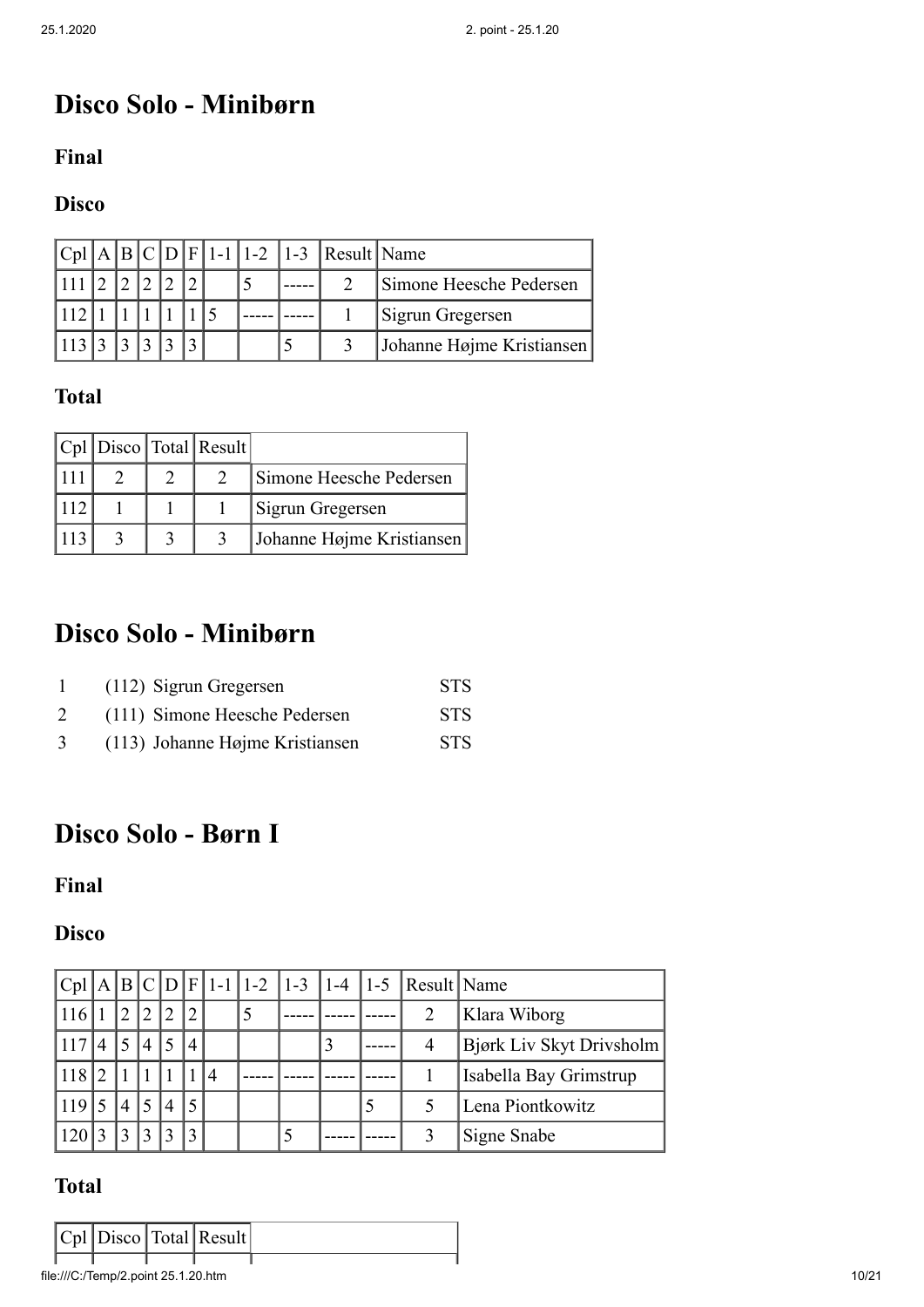| 116 |  | Klara Wiborg             |
|-----|--|--------------------------|
| 117 |  | Bjørk Liv Skyt Drivsholm |
| 118 |  | Isabella Bay Grimstrup   |
| 119 |  | Lena Piontkowitz         |
|     |  | Signe Snabe              |

# **Disco Solo - Børn I**

|                | (118) Isabella Bay Grimstrup   | <b>STS</b> |
|----------------|--------------------------------|------------|
| 2              | $(116)$ Klara Wiborg           | LGF Dans   |
| 3              | $(120)$ Signe Snabe            | LGF Dans   |
| $\overline{4}$ | (117) Bjørk Liv Skyt Drivsholm | <b>STS</b> |
| $\sim$         | (119) Lena Piontkowitz         | <b>STS</b> |

# **Disco Solo - Børn II**

#### **Round 1**

|     | Disco |   |   |   |                |    |                         |                               |
|-----|-------|---|---|---|----------------|----|-------------------------|-------------------------------|
| Cpl | A     | B |   | D | $\overline{F}$ |    | Total   Recalled   Name |                               |
| 126 | 2     | 1 |   | 1 |                | 6  | 1                       | Mille Stobberup               |
| 127 | 2     |   | 3 | 1 |                | 8  |                         | Laura Ravnholt Jessen         |
| 128 | 4     | 3 | 4 | 5 | 4              | 20 | 2                       | Caroline Hurit Hulgaard Witte |
| 129 | 4     | 1 | 2 | 4 | 3              | 14 | 1                       | Julie Saugmandsgaard          |
| 130 | 3     | 3 | 5 | 4 | 5              | 20 | $\overline{2}$          | Malou Rysgaard                |
| 132 | 3     | 3 | 2 | 2 | 3              | 13 |                         | Carla Malou Frederiksen       |
| 133 | 2     | 1 | 1 | 1 |                | 6  | 1                       | Ziva Merrild Juul Vestergaard |
| 134 | 3     | 1 | 3 | 3 | 2              | 12 |                         | Melanie Liv Højland Lauridsen |
| 135 |       | 5 | 4 | 4 | 5              | 22 | $\overline{2}$          | Victoria Ankjær Støttrup      |

Group 1 : 126 127 129 132 133 134

Group 2 : 128 130 135

Group 3 :

Group 4 :

Group 5 :

Group 6 :

Group 7 :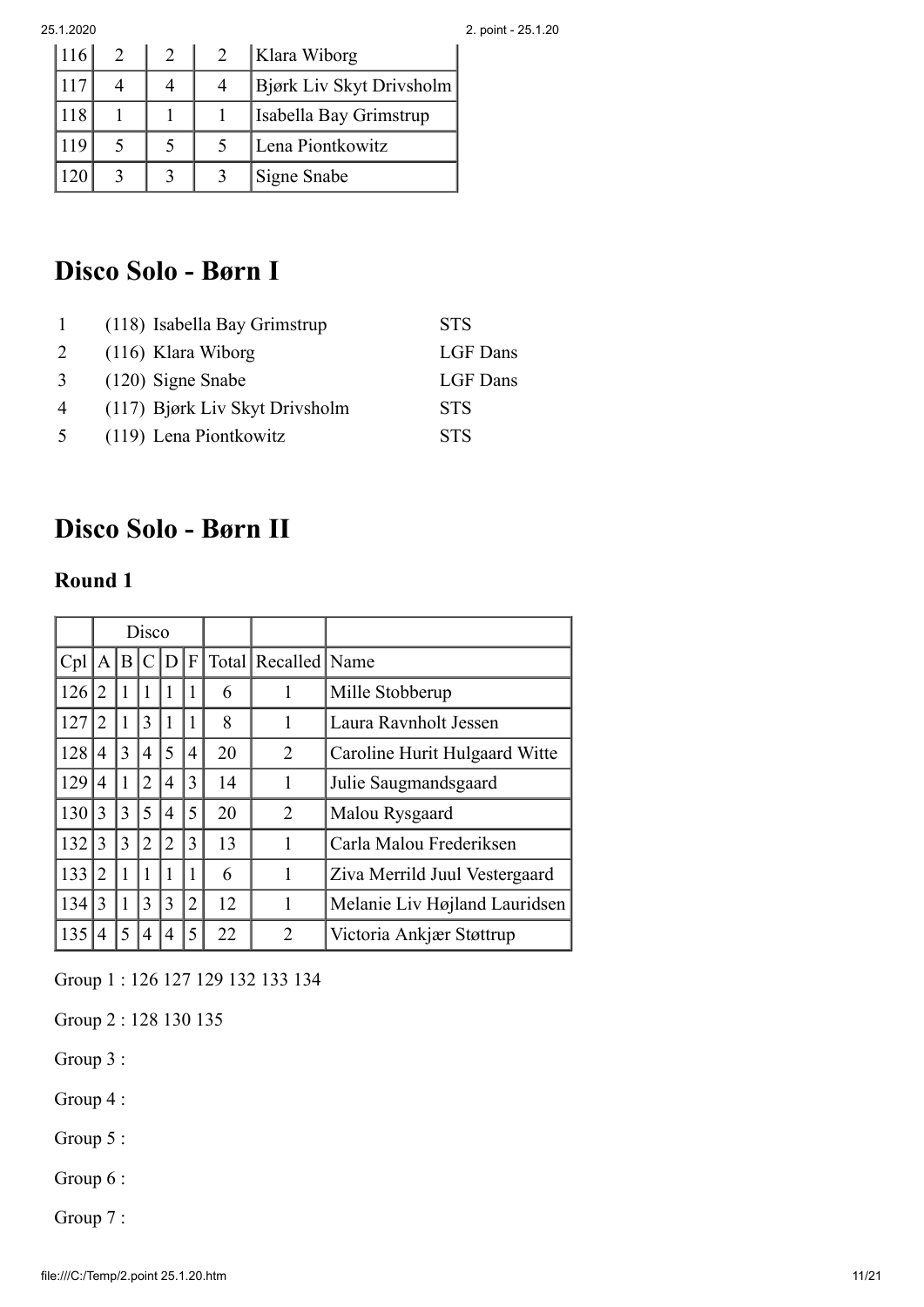Group 8 :

Group 9 :

Group 10 :

# **Disco Solo - Børn II - Finale A**

#### **Final**

### **Disco**

|     |                |                   |                 |                |                |                |   |                |   |   | $ Cpl A B C D F 1-1 1-2 1-3 1-4 1-5 1-6 Result Name$ |                               |
|-----|----------------|-------------------|-----------------|----------------|----------------|----------------|---|----------------|---|---|------------------------------------------------------|-------------------------------|
| 126 | $\overline{2}$ | $12^{-}$          | 2               | 12             | $ 2\rangle$    |                | 5 |                |   |   | 2                                                    | Mille Stobberup               |
| 127 |                | $\overline{3}$    |                 |                |                | $\overline{4}$ |   |                |   |   |                                                      | Laura Ravnholt Jessen         |
| 129 | $\overline{4}$ | l 1 l             | $\vert 3 \vert$ | 6              | $\overline{4}$ |                |   | $\overline{4}$ |   |   | $\overline{4}$                                       | Julie Saugmandsgaard          |
| 132 | 6              | $\left 6\right 6$ |                 |                | 6              |                |   |                |   | 5 | 6                                                    | Carla Malou Frederiksen       |
| 133 | 3              | $\overline{4}$    | $\overline{4}$  | 13             | 3              |                |   |                |   |   | 3                                                    | Ziva Merrild Juul Vestergaard |
| 134 | 5              | 5                 | 5               | $\overline{4}$ | 5              |                |   |                | 5 |   |                                                      | Melanie Liv Højland Lauridsen |

### **Total**

|      |   |   | $ Cpl $ Disco   Total   Result |                               |
|------|---|---|--------------------------------|-------------------------------|
| 126' | 2 | 2 | 2                              | Mille Stobberup               |
| 127  |   |   |                                | Laura Ravnholt Jessen         |
| 129  | 4 | 4 | 4                              | Julie Saugmandsgaard          |
| 132  | 6 | 6 | 6                              | Carla Malou Frederiksen       |
| 133  | 3 | 3 | 3                              | Ziva Merrild Juul Vestergaard |
| 134  | 5 | 5 | 5                              | Melanie Liv Højland Lauridsen |

# **Disco Solo - Børn II - Finale A**

|                             | (127) Laura Ravnholt Jessen         | <b>STS</b>      |
|-----------------------------|-------------------------------------|-----------------|
| $\mathcal{D}_{\mathcal{L}}$ | (126) Mille Stobberup               | <b>STS</b>      |
| 3                           | (133) Ziva Merrild Juul Vestergaard | <b>STS</b>      |
| $\overline{4}$              | (129) Julie Saugmandsgaard          | Team RN         |
| 5                           | (134) Melanie Liv Højland Lauridsen | <b>LGF</b> Dans |
| 6                           | (132) Carla Malou Frederiksen       | STS             |

## **Disco Solo - Børn II - Finale B**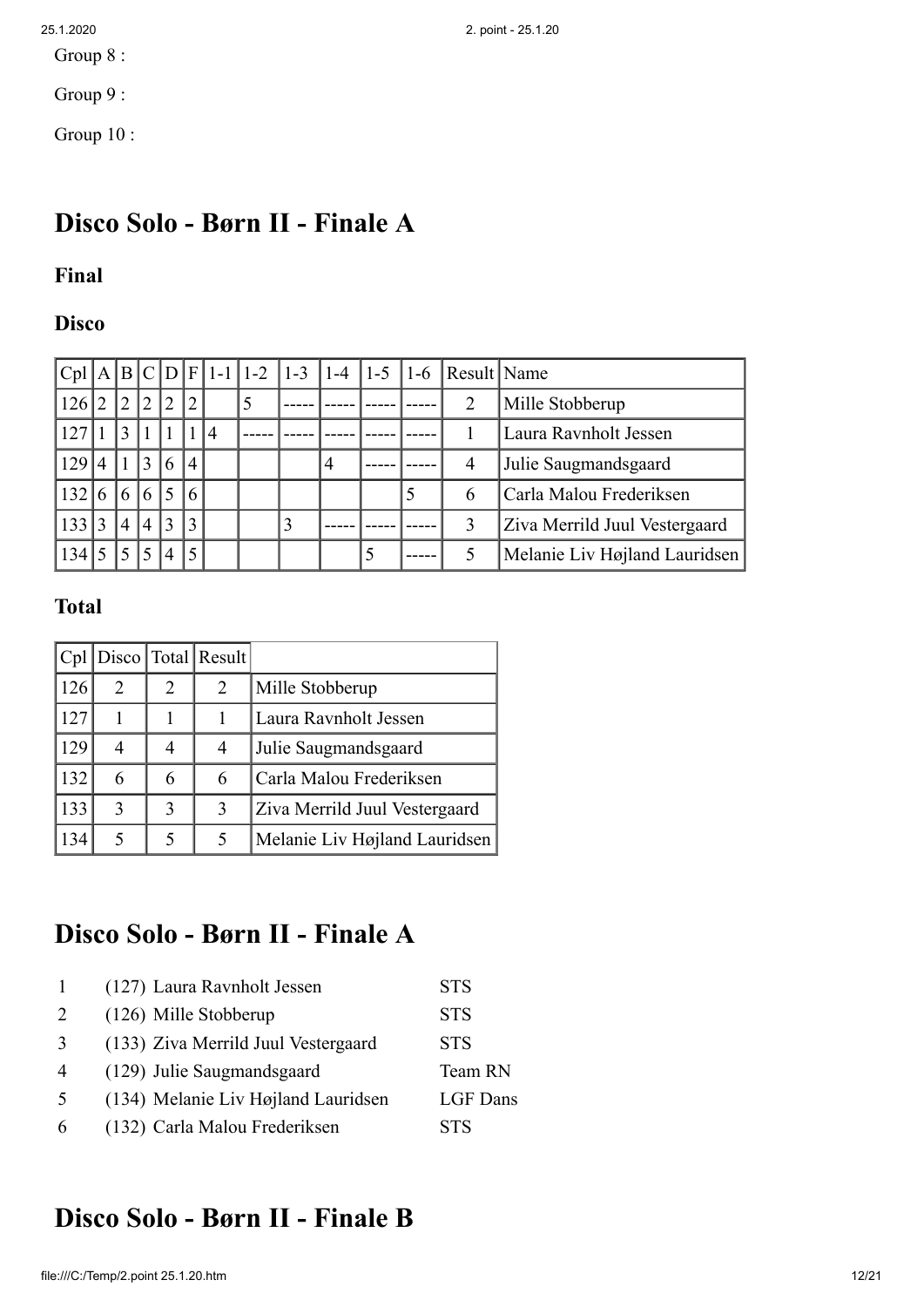### **Final**

### **Disco**

|             |  |  |  |  | $ Cpl A B C D F 1-1 1-2 1-3 Result Name$ |                               |
|-------------|--|--|--|--|------------------------------------------|-------------------------------|
| 128         |  |  |  |  |                                          | Caroline Hurit Hulgaard Witte |
| 130 2 2     |  |  |  |  |                                          | Malou Rysgaard                |
| 135 3 3 2 3 |  |  |  |  |                                          | Victoria Ankjær Støttrup      |

### **Total**

|  | $ Cpl $ Disco Total Result |                               |
|--|----------------------------|-------------------------------|
|  |                            | Caroline Hurit Hulgaard Witte |
|  |                            | Malou Rysgaard                |
|  |                            | Victoria Ankjær Støttrup      |

# **Disco Solo - Børn II - Finale B**

| $\mathbf{1}$   | (128) Caroline Hurit Hulgaard Witte | LGF Dans   |
|----------------|-------------------------------------|------------|
| 2              | (130) Malou Rysgaard                | <b>STS</b> |
| 3 <sup>7</sup> | (135) Victoria Ankjær Støttrup      | <b>STS</b> |

# **Disco Solo - Junior I**

**Final**

### **Disco**

|       |                |                |                 |                |                |   | $ Cpl A B C D F 1-1 1-2 1-3 1-4$ |            | $1-5$   $1-6$ |                |   | $ 1-7 $ Result Name |                          |
|-------|----------------|----------------|-----------------|----------------|----------------|---|----------------------------------|------------|---------------|----------------|---|---------------------|--------------------------|
| 142   | $\overline{2}$ | $ 3\rangle$    | $\overline{3}$  | $\overline{4}$ | $\overline{4}$ |   |                                  | $3(8)$ 5   |               |                |   | 3                   | Naja Marie Bach Ibsgaard |
| 144   | 6              | 17             | 6               | 6              | 6              |   |                                  |            |               | $\overline{4}$ |   | 6                   | Rikke Rasmussen          |
| 146 3 |                | 5              | $\overline{4}$  | $\overline{2}$ | $\overline{3}$ |   |                                  | $3(8)$   4 |               |                |   | 4                   | Anna Brødbæk             |
| 147   | $\overline{4}$ | $ 2\rangle$    | $\vert 2 \vert$ | 3              | $\overline{2}$ |   | 3                                |            |               |                |   | 2                   | Sofie Krohn Skifter      |
| 148   |                |                |                 |                |                | 5 |                                  |            |               |                |   |                     | Emma Maria Ciubotaru     |
| 149   | 5              | 6              | 5 <sup>5</sup>  | 5              | 5              |   |                                  |            | 4             |                |   | 5                   | Ida Loftager             |
| 150   | 7              | $\overline{4}$ | 7               | 7              | $\tau$         |   |                                  |            |               |                | 5 | 7                   | Maja lauth               |

|     |  | $ Cpl $ Disco Total Result |                          |
|-----|--|----------------------------|--------------------------|
| 142 |  |                            | Naja Marie Bach Ibsgaard |
|     |  |                            |                          |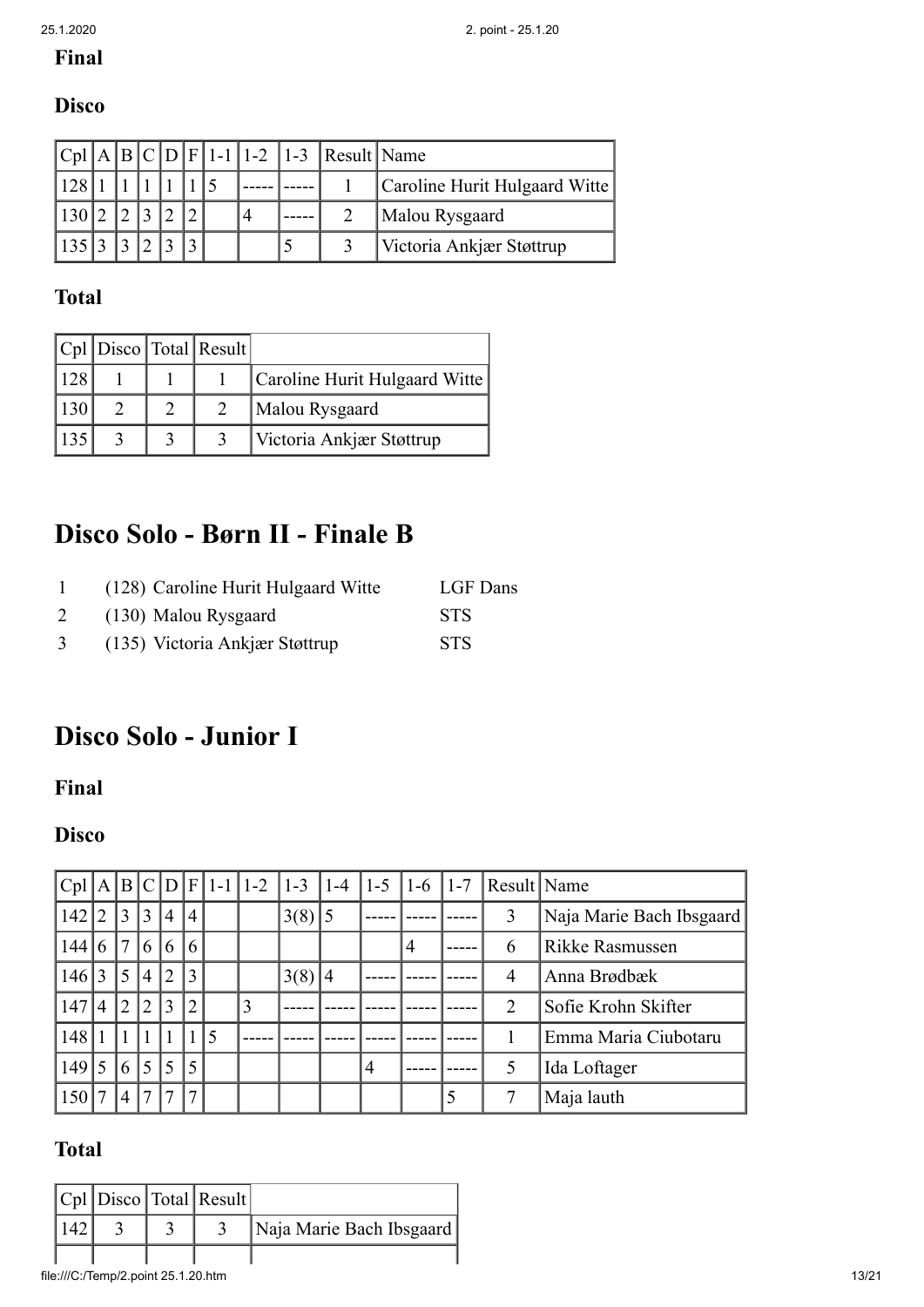|     |                             | 6 |   | Rikke Rasmussen      |
|-----|-----------------------------|---|---|----------------------|
| 146 |                             |   |   | Anna Brødbæk         |
| 147 | $\mathcal{D}_{\mathcal{L}}$ | 2 | 2 | Sofie Krohn Skifter  |
| 148 |                             |   |   | Emma Maria Ciubotaru |
| 149 | 5                           |   |   | Ida Loftager         |
| 50  |                             |   |   | Maja lauth           |

# **Disco Solo - Junior I**

|                | (148) Emma Maria Ciubotaru     | Team RN    |
|----------------|--------------------------------|------------|
| 2              | (147) Sofie Krohn Skifter      | Team RN    |
| 3              | (142) Naja Marie Bach Ibsgaard | <b>STS</b> |
| $\overline{4}$ | $(146)$ Anna Brødbæk           | <b>STS</b> |
| -5             | (149) Ida Loftager             | <b>STS</b> |
| 6              | (144) Rikke Rasmussen          | <b>STS</b> |
|                | (150) Maja lauth               | <b>STS</b> |
|                |                                |            |

# **Disco Solo - Junior II**

#### **Round 1**

|       | Disco        |                |                |     |                |    |                     |                            |
|-------|--------------|----------------|----------------|-----|----------------|----|---------------------|----------------------------|
| Cpl   | $\mathbf{A}$ | B              | C              | D F |                |    | Total Recalled Name |                            |
| 156   | 4            | $\overline{4}$ | 3              | 3   | 4              | 18 | 2                   | Victoria Alsted Sørensen   |
| 157   | 3            | 3              | $\overline{2}$ | 1   | $\overline{2}$ | 11 | 1                   | Naja Sørensen Jølnov       |
| 158 5 |              | 5              | 5              | 5   | 3              | 23 | 2                   | Lea Sue Nygaard            |
| 159   | 2            | $\overline{2}$ | 1              |     | 1              | 7  | 1                   | Therese Teglvig Pedersen   |
| 160   | 5            | 3              | 4              | 4   | 4              | 20 | $\overline{2}$      | Caroline Mejholm Mikkelsen |
| 162   | 3            | 3              | 3              |     | 3              | 13 |                     | Emilie Linde Bertelsen     |
| 163   | 2            | $\overline{1}$ |                |     | 1              | 6  |                     | Anna Ørnskov               |
| 164   | 4            | 4              | 4              | 4   | $\overline{2}$ | 18 | 2                   | Nicoline Dalby Madsen      |
| 165   | 3            |                |                |     |                | 9  |                     | Emma Ørnskov               |

Group 1 : 157 159 162 163 165

Group 2 : 156 158 160 164

Group 3 :

Group 4 :

Group 5 :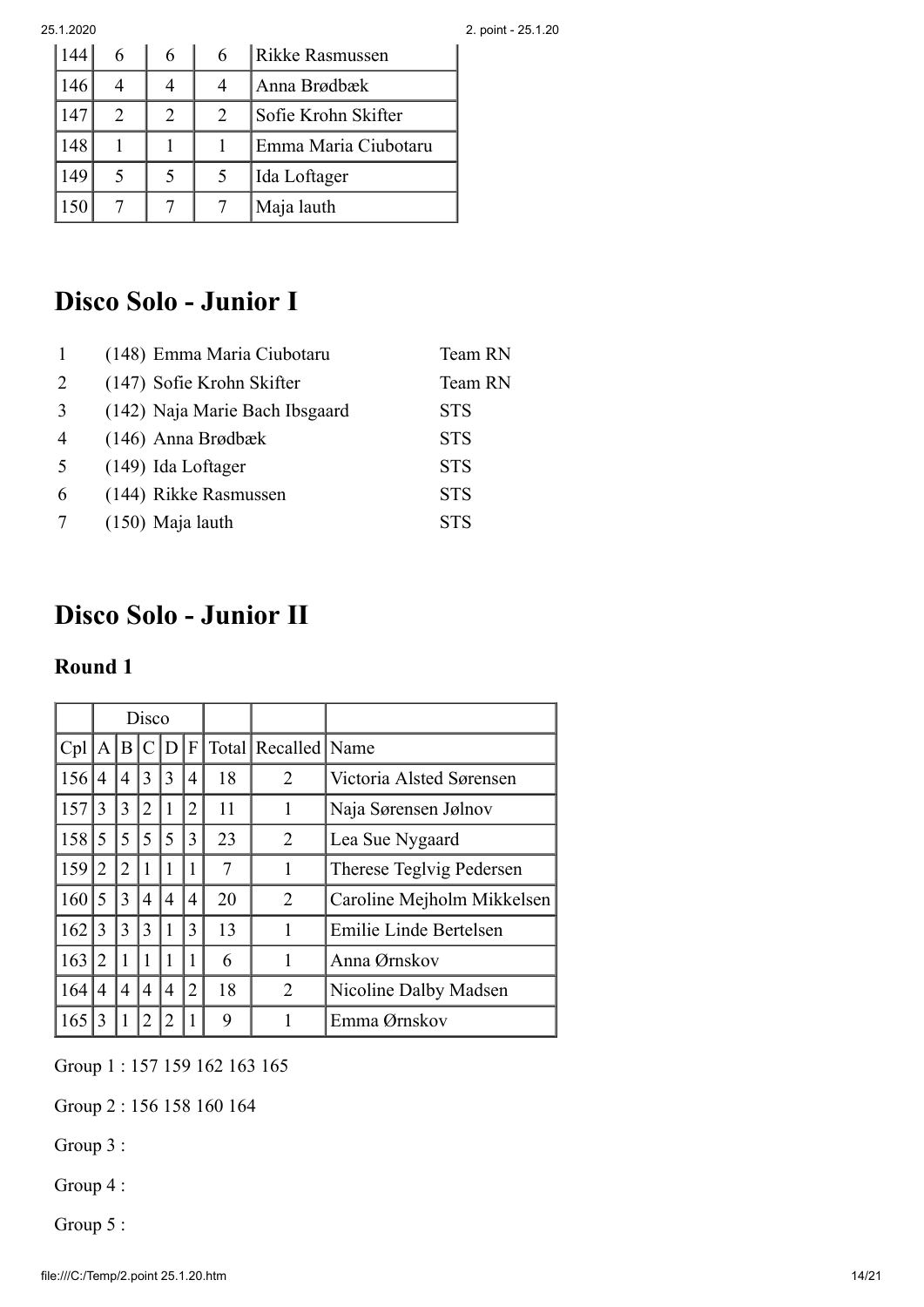- Group 6 :
- Group 7 :
- Group 8 :
- Group 9 :
- Group 10 :

# **Disco Solo - Junior II - Finale A**

#### **Final**

### **Disco**

|       |                             |                |                |                             |                |  |                |  | $ Cpl A B C D F 1-1 1-2 1-3 1-4 1-5 Result Name$ |                          |
|-------|-----------------------------|----------------|----------------|-----------------------------|----------------|--|----------------|--|--------------------------------------------------|--------------------------|
| 157   |                             | $\overline{5}$ | $\overline{5}$ | $\boldsymbol{\vartriangle}$ | 15             |  |                |  |                                                  | Naja Sørensen Jølnov     |
| 159 2 |                             | $12^{-}$       | $^{\prime}$ 4  | $\mathcal{D}$               | 3              |  |                |  |                                                  | Therese Teglvig Pedersen |
| 162   | $\boldsymbol{\vartriangle}$ | $\overline{4}$ | 3              | 3                           | $\overline{4}$ |  |                |  | 4                                                | Emilie Linde Bertelsen   |
| 163   |                             |                |                |                             |                |  |                |  |                                                  | Anna Ørnskov             |
| 165   |                             | $\overline{3}$ | 12             |                             |                |  | $\overline{4}$ |  |                                                  | Emma Ørnskov             |

#### **Total**

|      |   |   | Cpl   Disco   Total   Result |                          |
|------|---|---|------------------------------|--------------------------|
| 1157 |   |   |                              | Naja Sørensen Jølnov     |
| 159  | 2 | 2 | 2                            | Therese Teglvig Pedersen |
| 162  | 4 |   |                              | Emilie Linde Bertelsen   |
| 163  |   |   |                              | Anna Ørnskov             |
| 65   |   |   |                              | Emma Ørnskov             |

# **Disco Solo - Junior II - Finale A**

| $\mathbf{1}$   | $(163)$ Anna Ørnskov           | <b>STS</b> |
|----------------|--------------------------------|------------|
| 2              | (159) Therese Teglvig Pedersen | ÅS         |
| 3              | $(165)$ Emma Ørnskov           | <b>STS</b> |
| $\overline{4}$ | (162) Emilie Linde Bertelsen   | <b>STS</b> |
| 5              | (157) Naja Sørensen Jølnov     | <b>STS</b> |

## **Disco Solo - Junior II - Finale B**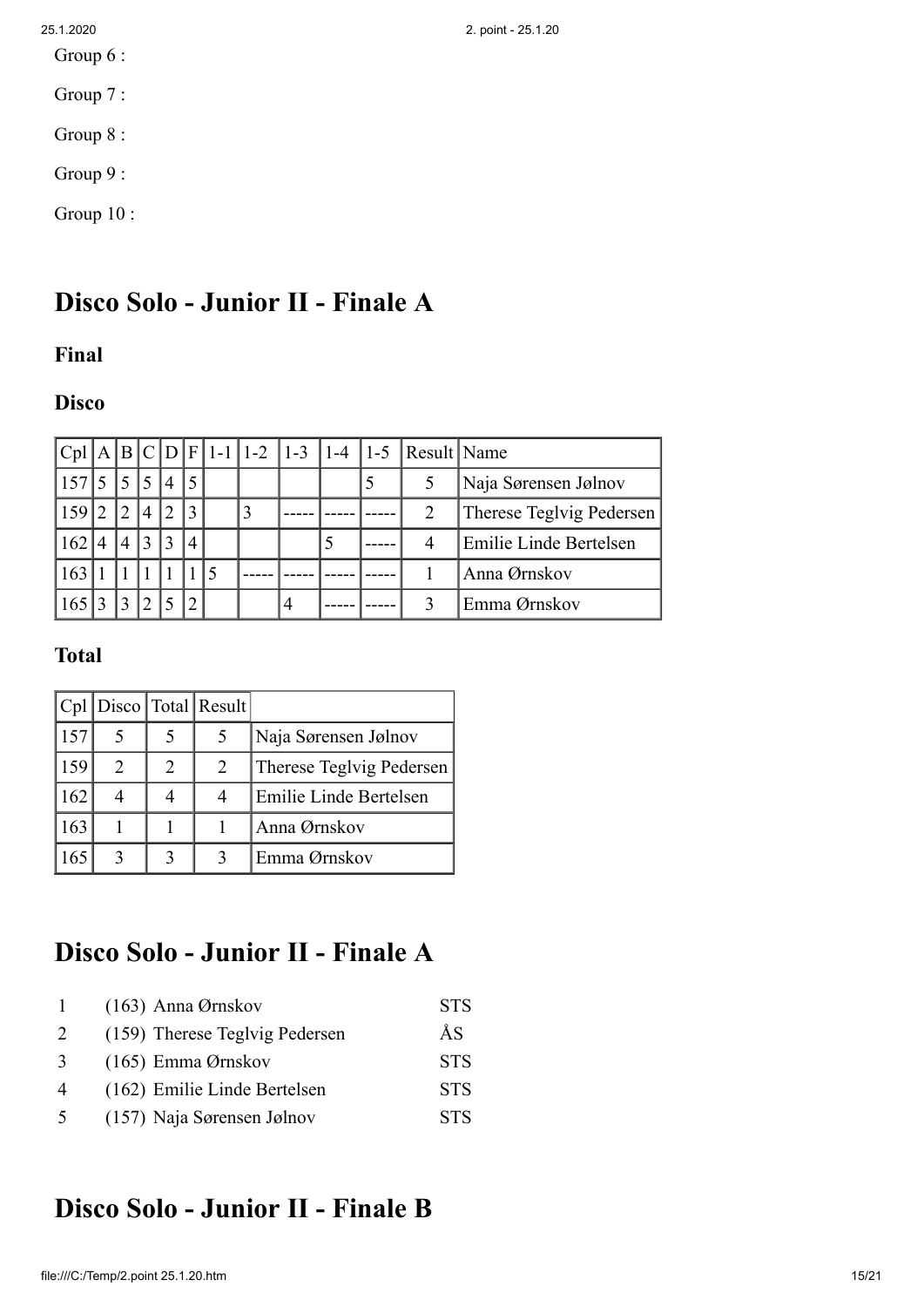# **Final**

### **Disco**

|     |              |  |  |  |  | $ Cpl A B C D F 1-1 1-2 1-3 1-4 Result Name$ |                            |
|-----|--------------|--|--|--|--|----------------------------------------------|----------------------------|
|     |              |  |  |  |  |                                              | Victoria Alsted Sørensen   |
| 158 | $\mathbf{r}$ |  |  |  |  |                                              | Lea Sue Nygaard            |
|     |              |  |  |  |  |                                              | Caroline Mejholm Mikkelsen |
|     |              |  |  |  |  |                                              | Nicoline Dalby Madsen      |

## **Total**

|     |   | $ Cpl $ Disco Total Result |                            |
|-----|---|----------------------------|----------------------------|
| 156 |   |                            | Victoria Alsted Sørensen   |
| 158 | 3 |                            | Lea Sue Nygaard            |
| 160 |   |                            | Caroline Mejholm Mikkelsen |
| 164 |   |                            | Nicoline Dalby Madsen      |

# **Disco Solo - Junior II - Finale B**

| -1             | (156) Victoria Alsted Sørensen   | <b>STS</b> |
|----------------|----------------------------------|------------|
| 2              | (164) Nicoline Dalby Madsen      | ÅS         |
| 3              | (158) Lea Sue Nygaard            | <b>HSD</b> |
| $\overline{4}$ | (160) Caroline Mejholm Mikkelsen | ÅS         |

# **Disco Solo - Ynglinge**

### **Final**

#### **Disco**

|  |  |  |  | $ Cpl A B C D F 1-1 1-2 Result Name$ |                       |
|--|--|--|--|--------------------------------------|-----------------------|
|  |  |  |  |                                      | Lasse Agergaard       |
|  |  |  |  |                                      | Clara Dyhr Sønderskov |

|  | $ Cpl $ Disco Total Result |                       |
|--|----------------------------|-----------------------|
|  |                            | Lasse Agergaard       |
|  |                            | Clara Dyhr Sønderskov |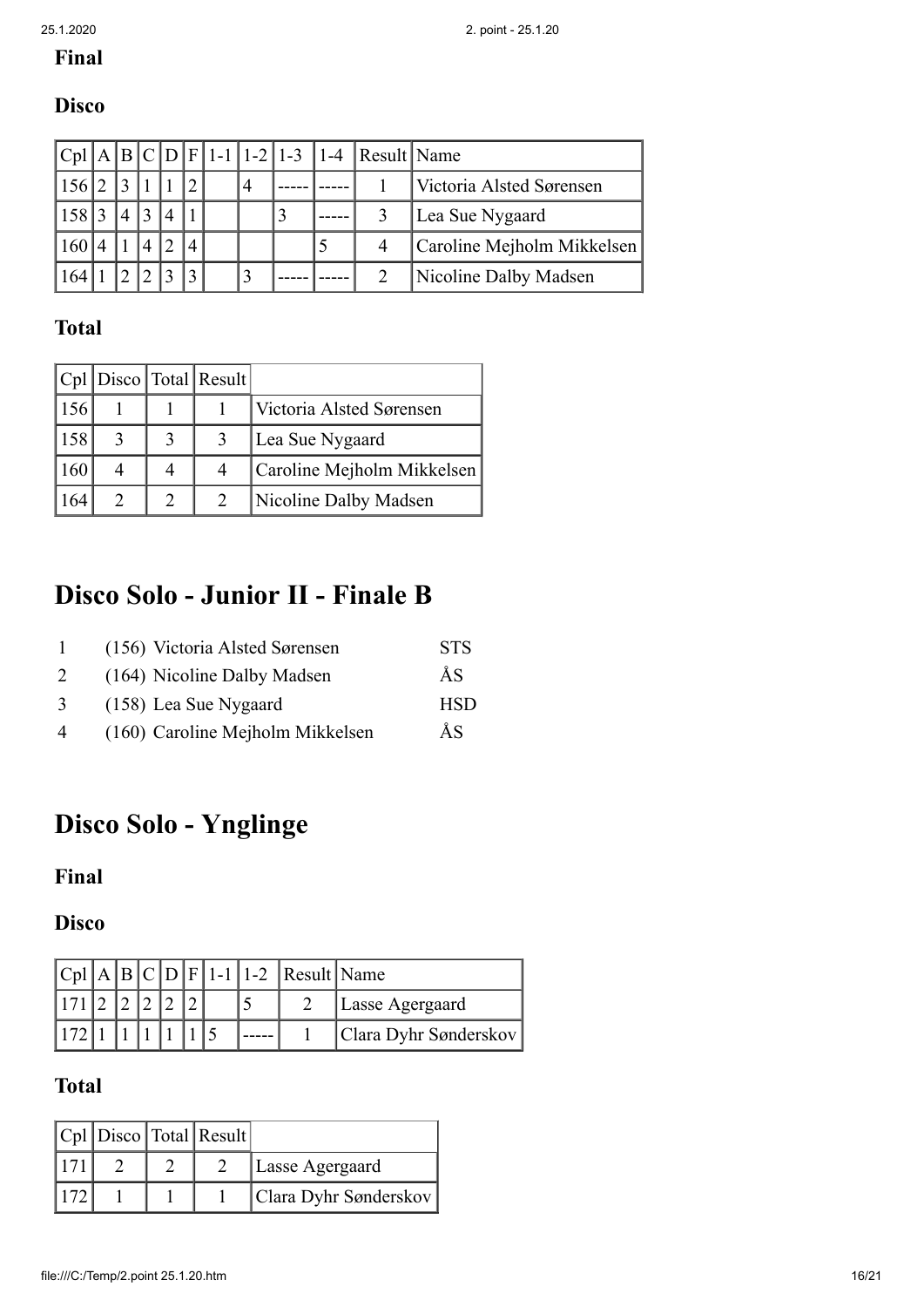# **Disco Solo - Ynglinge**

| (172) Clara Dyhr Sønderskov | <b>STS</b> |
|-----------------------------|------------|
| (171) Lasse Agergaard       | <b>STS</b> |

# **Hip Hop Solo - Minibørn /Børn I**

### **Final**

### **HipHop**

|                   |  |  |  | $ Cpl A C D E F 1-1 1-2 Result Name$ |                         |
|-------------------|--|--|--|--------------------------------------|-------------------------|
| $176$ 1 2 2 1 1 3 |  |  |  |                                      | Sigrun Gregersen (Mini) |
| 181 2 1 1 2 2     |  |  |  |                                      | Isabella Bay Grimstrup  |

#### **Total**

|      | $ Cpl $ HipHop   Total   Result |  |                         |
|------|---------------------------------|--|-------------------------|
| 176  |                                 |  | Sigrun Gregersen (Mini) |
| 1181 |                                 |  | Isabella Bay Grimstrup  |

## **Hip Hop Solo - Minibørn /Børn I**

|   | (176) Sigrun Gregersen (Mini) | <b>STS</b> |
|---|-------------------------------|------------|
| 2 | (181) Isabella Bay Grimstrup  | <b>STS</b> |

## **Hip Hop Solo - Børn II**

#### **Final**

### **HipHop**

| $ Cpl A C D E F 1-1 1-2$ |                |                |                |                |                 |     |   | $ 1-3 $ | $ 1-4$ | $1 - 5$ | $1-6$ | Result Name    |                               |
|--------------------------|----------------|----------------|----------------|----------------|-----------------|-----|---|---------|--------|---------|-------|----------------|-------------------------------|
| 186                      |                |                |                |                |                 | 115 |   |         |        |         |       |                | Mille Stobberup               |
| 187                      | 6              | 3              | 3              | 6              | 3               |     |   |         |        |         |       | 3              | Victoria Ankjær Støttrup      |
| 188                      | 3              |                | $\overline{4}$ | 5              | $\overline{4}$  |     |   |         | 3(11)  |         |       | $\overline{4}$ | Angelica Pedersen             |
| 189                      | 5              | 6              | 6              | $\overline{4}$ | $\overline{.5}$ |     |   |         |        | 3       |       | 6              | Mille Stokholm Christensen    |
| 190                      | $\overline{4}$ | $\overline{4}$ | 5              |                | 6               |     |   |         | 3(11)  | 14      |       |                | Melanie Liv Højland Lauridsen |
| 191                      | $\mathcal{D}$  | $\mathcal{D}$  | $\overline{2}$ | ∍              | $\overline{2}$  |     | 5 |         |        |         |       | າ              | Malou Rysgaard                |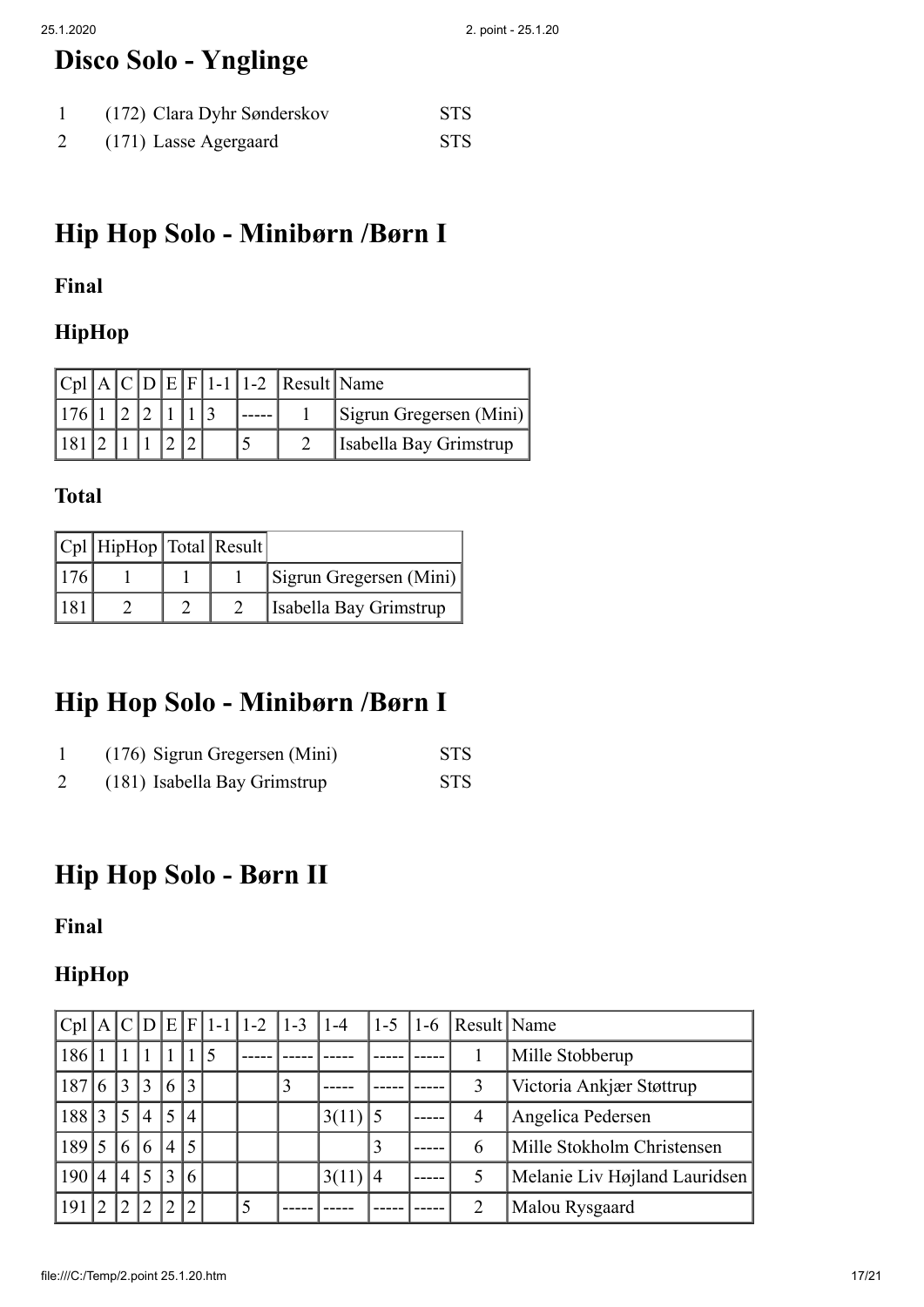|     | Cpl   HipHop   Total   Result |   |   |                               |
|-----|-------------------------------|---|---|-------------------------------|
| 186 |                               |   |   | Mille Stobberup               |
| 187 |                               | 3 | 3 | Victoria Ankjær Støttrup      |
| 188 |                               | 4 | 4 | Angelica Pedersen             |
| 189 | 6                             | 6 | 6 | Mille Stokholm Christensen    |
| 190 |                               |   | 5 | Melanie Liv Højland Lauridsen |
| 191 | $\mathcal{D}_{\cdot}$         |   | 2 | Malou Rysgaard                |

# **Hip Hop Solo - Børn II**

| $\mathbf{1}$   | (186) Mille Stobberup               | <b>STS</b> |
|----------------|-------------------------------------|------------|
| $\mathcal{L}$  | (191) Malou Rysgaard                | <b>STS</b> |
| $\mathcal{R}$  | (187) Victoria Ankjær Støttrup      | <b>STS</b> |
| $\overline{4}$ | (188) Angelica Pedersen             | <b>STS</b> |
| $\sim$         | (190) Melanie Liv Højland Lauridsen | LGF Dans   |
| 6              | (189) Mille Stokholm Christensen    | STS        |

# **Hip Hop Solo - Junior I**

#### **Round 1**

|     | HipHo          |               |              |   |                |    |                         |                          |
|-----|----------------|---------------|--------------|---|----------------|----|-------------------------|--------------------------|
| Cpl | A              | $\mathcal{C}$ | Ð            | E | F              |    | Total   Recalled   Name |                          |
| 196 | 4              | 4             | 4            | 3 | 4              | 19 | 2                       | Maja lauth               |
| 197 | 3              | 3             |              | 2 | 3              | 12 | 1                       | Amanda Lund i Dali       |
| 198 | 2              | 1             | $\mathbf{1}$ | 1 | 1              | 6  | 1                       | Maja Yde Larsen          |
| 199 | 3              | 2             | 2            | 1 | $\overline{2}$ | 10 | 1                       | Naja Marie Bach Ibsgaard |
| 200 | 4              | 2             |              | 1 | 1              | 9  | 1                       | Jenni Winther Hald       |
| 201 | $\overline{2}$ | 1             | 1            | 1 |                | 6  | 1                       | Marius Fjeldal           |
| 202 | 4              | 3             | 2            | 3 | 3              | 15 | $\overline{2}$          | Ida Loftager             |
| 203 |                |               |              | 4 | 4              | 21 | 2                       | Malina Christensen       |

Group 1 : 197 198 199 200 201

Group 2 : 196 202 203

Group 3 :

Group 4 :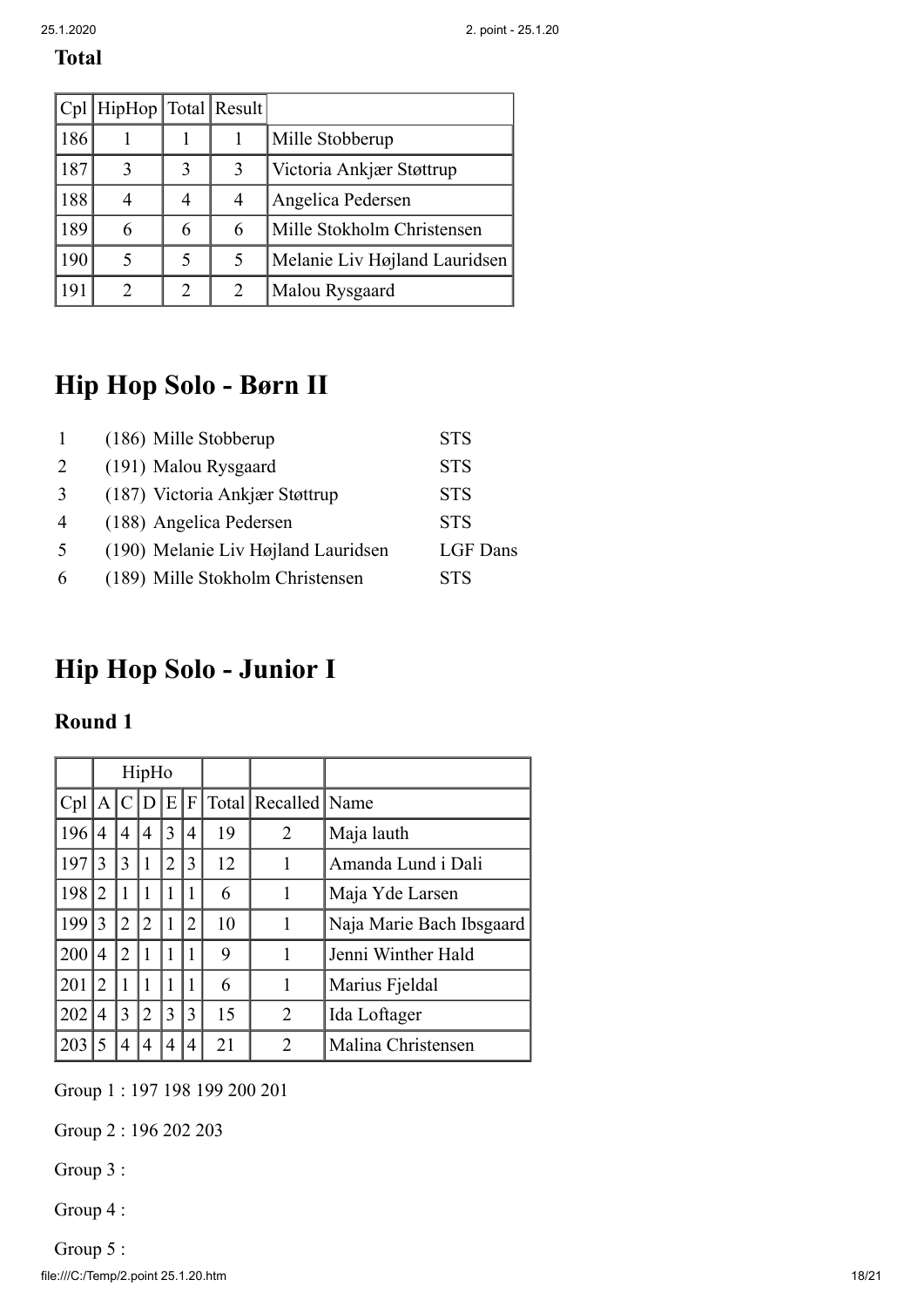- Group 6 :
- Group 7 :
- Group 8 :
- Group 9 :
- Group 10 :

# **HipHop Solo - Junior I - Finale A**

#### **Final**

### **HipHop**

|       |               |                |                |                |                 |      |                | $ Cpl A C D E F 1-1 1-2 1-3 1-4 1-5 Result Name$ |                          |
|-------|---------------|----------------|----------------|----------------|-----------------|------|----------------|--------------------------------------------------|--------------------------|
| 197 3 |               | $\overline{4}$ | $\overline{3}$ | 5              | $\vert 4 \vert$ |      | $\overline{4}$ | 4                                                | Amanda Lund i Dali       |
| 198 2 |               | 13             |                |                |                 | 3(4) |                | 2                                                | Maja Yde Larsen          |
| 199   | $^{\prime}$ 4 | 15             | 5              | $\vert 4$      | 15              |      |                |                                                  | Naja Marie Bach Ibsgaard |
| 200   |               |                | $\overline{4}$ | $\overline{2}$ |                 | 3(5) |                |                                                  | Jenni Winther Hald       |
| 201   |               |                | $\mathcal{L}$  | $\mathbf{c}$   |                 | 4    |                |                                                  | Marius Fjeldal           |

#### **Total**

|     | Cpl   HipHop   Total   Result |   |   |                          |
|-----|-------------------------------|---|---|--------------------------|
| 197 |                               |   | 4 | Amanda Lund i Dali       |
| 198 |                               | 2 | 2 | Maja Yde Larsen          |
| 199 |                               |   | 5 | Naja Marie Bach Ibsgaard |
| 200 |                               |   | 3 | Jenni Winther Hald       |
| 201 |                               |   |   | Marius Fjeldal           |

# **HipHop Solo - Junior I - Finale A**

| $\overline{1}$ | (201) Marius Fjeldal           | MS Dans    |
|----------------|--------------------------------|------------|
| 2              | (198) Maja Yde Larsen          | <b>STS</b> |
| 3              | (200) Jenni Winther Hald       | Team RN    |
| $\overline{4}$ | (197) Amanda Lund i Dali       | LGF Dans   |
| $\overline{5}$ | (199) Naja Marie Bach Ibsgaard | <b>STS</b> |

## **HipHop Solo - Junior I - Finale B**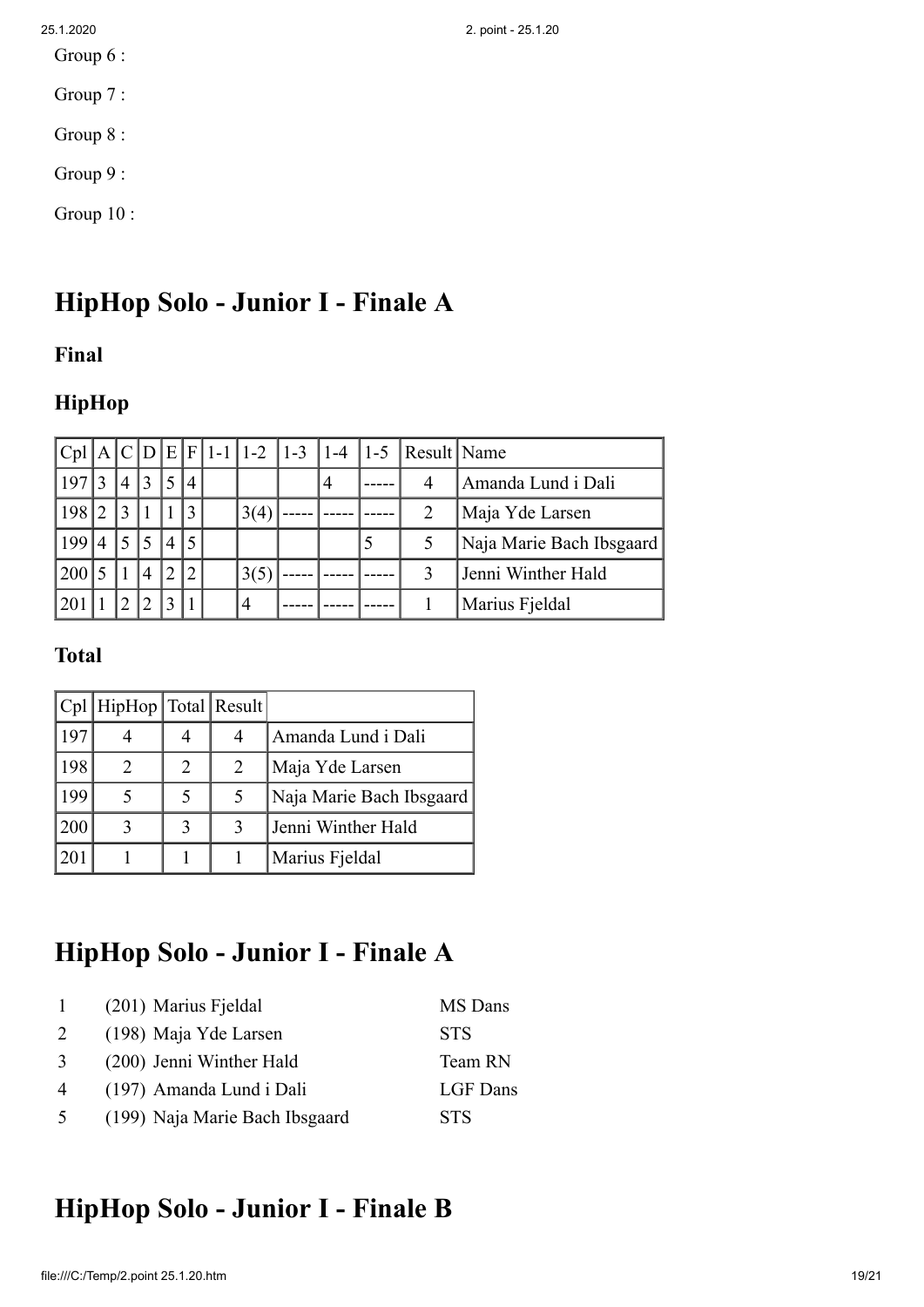## **Final**

## **HipHop**

|           |  |  |  |  | $ Cpl A C D E F 1-1 1-2 1-3 Result Name$ |                    |
|-----------|--|--|--|--|------------------------------------------|--------------------|
| 196 2 2 2 |  |  |  |  |                                          | Maja lauth         |
| 202 1     |  |  |  |  |                                          | Ida Loftager       |
| 203 3     |  |  |  |  |                                          | Malina Christensen |

### **Total**

|     | $ Cpl $ HipHop   Total   Result |  |                    |
|-----|---------------------------------|--|--------------------|
| 196 |                                 |  | Maja lauth         |
| 202 |                                 |  | Ida Loftager       |
| 203 |                                 |  | Malina Christensen |

# **HipHop Solo - Junior I - Finale B**

| 1              | $(202)$ Ida Loftager     | <b>STS</b> |
|----------------|--------------------------|------------|
| 2              | $(196)$ Maja lauth       | <b>STS</b> |
| 3 <sup>7</sup> | (203) Malina Christensen | LGF Dans   |

# **Hip Hop Solo - Junior II**

### **Final**

## **HipHop**

|     |                          |                          |                |                |                |  |   |   |  | $ Cpl A C D E F 1-1 1-2 1-3 1-4 1-5 1-6 Result Name$ |                             |
|-----|--------------------------|--------------------------|----------------|----------------|----------------|--|---|---|--|------------------------------------------------------|-----------------------------|
| 206 | $\mathcal{R}$            |                          |                | 4 4            |                |  |   |   |  | 3                                                    | Emilie Linde Bertelsen      |
| 207 | $\mathcal{L}$            | $\vert 3 \vert$          | $\overline{4}$ | $ 3\rangle$    | 3              |  | 4 |   |  | $\overline{2}$                                       | Naja Sørensen Jølnov        |
| 208 | $\overline{4}$           | 4 3                      |                | , 15"          |                |  |   | 4 |  | 4                                                    | Victoria Alsted Sørensen    |
| 209 | $\overline{\mathcal{L}}$ | $\overline{2}$           | $\overline{5}$ | 2 <sup>1</sup> | $\overline{5}$ |  |   |   |  |                                                      | Daniella Frederiksen Jensen |
| 210 | 6                        | 6                        | 6              | 6              |                |  |   |   |  | 6                                                    | Dicte Kristensen            |
|     |                          | $\overline{\mathcal{L}}$ | $\mathcal{D}$  |                |                |  |   |   |  |                                                      | Mie Friis Lassen            |

| $ Cpl $ HipHop Total Result |  |  |                        |  |
|-----------------------------|--|--|------------------------|--|
|                             |  |  | Emilie Linde Bertelsen |  |
|                             |  |  | Naja Sørensen Jølnov   |  |
|                             |  |  |                        |  |